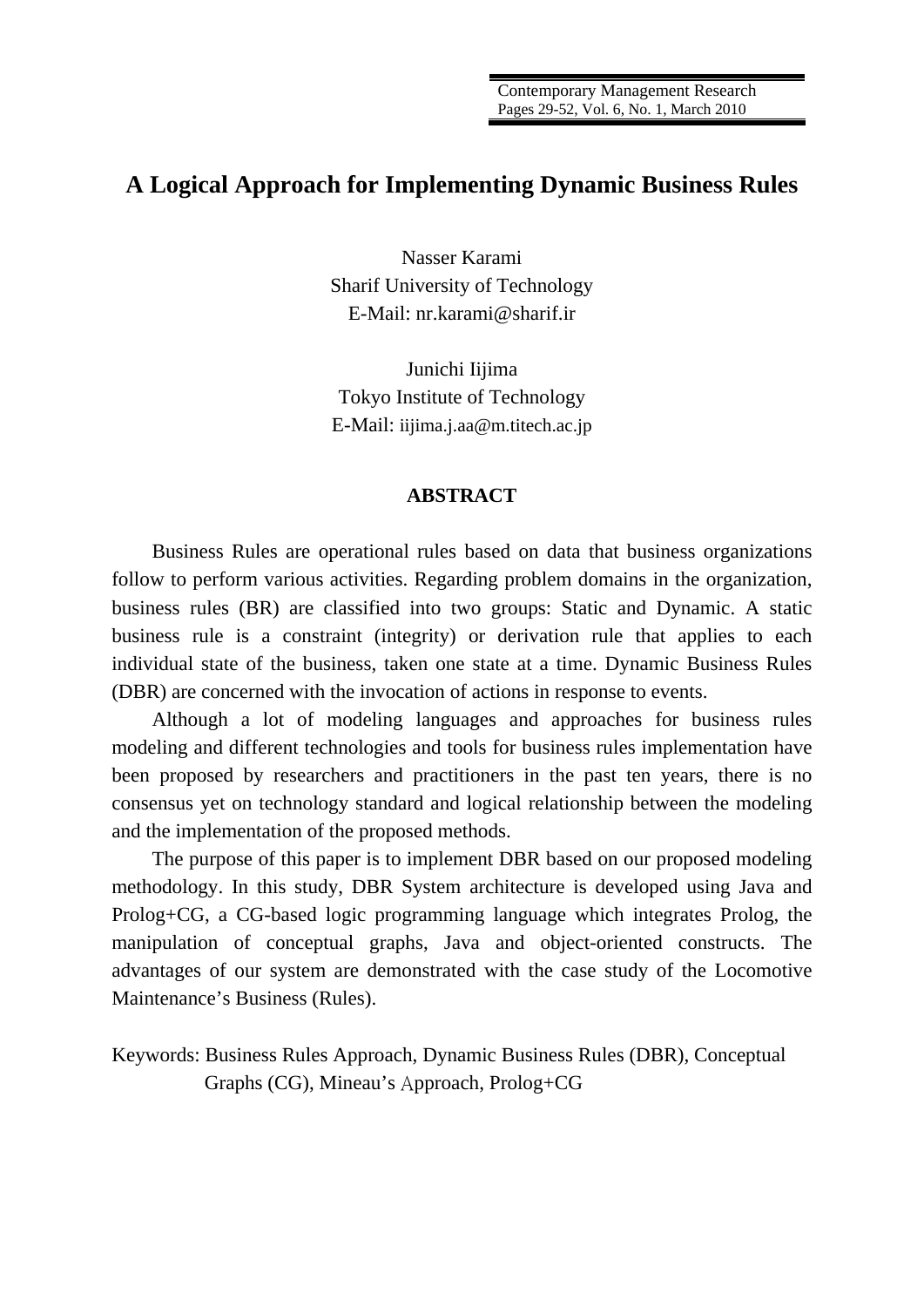# **INTRODUCTION**

In the last decade, business rules have received a lot of attention in the Information Systems community. The credit for this goes to many papers written by researchers about business rules modeling and methodologies (Zaniolo et al., 1997; Ross, 1997; Mens et al., 1998; Ross and Lam, 1998; Gottesdiener, 1999; Hay and Healy, 2003) and by practitioners about rule-engine tools and application development support environments (e.g. Blaze Advisor Builder, BRS RuleTrack, Business Rule Studio, Haley Technologies, ILOG Rules, Platinum Aion).

There is a new approach that divides information systems in three components, that is, data, processes and business rules (Ross, 1997). In this approach, business rules can be managed independently from system requirements and they also need special handling. Business rules create an unambiguous statement of what a business does with information to make a decision. The formal specification becomes information for processes and rules engines to run. Business rules are an important asset of any organization: they represent decisions that are made to achieve enterprise objectives and reflect the business policies of an enterprise. While a business policy is a general statement or direction for an organization, business rules are statements that are used by a body of an organization to run their activities (Hay and Healy, 2003). They are the heart of an enterprise; they guide and affect the behaviors and ways of an enterprise.

Thus, business rules are precise statements that describe, constrain, and control the structure, operations and strategies of a business. Most of them take the normal form of if [conditions] then [actions] that can be easily created and understood by anybody (Faget el at., 2003). This form is definitely the simplest expression of business rules.

According to the literatures and current researches, business rules can be classified into four basic types: fact rules (also called terms), integrity constraint rules (also 'constraint rules' or ' integrity rules'), derivation rules, and dynamic rules (also called 'action rules', 'event-action rules' or 'automation rules') (Hay and Healy, 2003; Bubenko et al., 1998; Martin and Odell, 1998; Herbst, 1996).

A "dynamic business rule" ("DBR" in abbreviation) is a transition constraint that restricts how the business may change to new states (Taveter and Wanger, 2001). This rule defines the conditions for the invocation of an operation.

DBRs have a three-part structure, consisting of a trigger, a condition, and an action. The trigger and condition describe the conditions under which a rule becomes active, whilst the action part of the rule generates messages to active operations (Terry,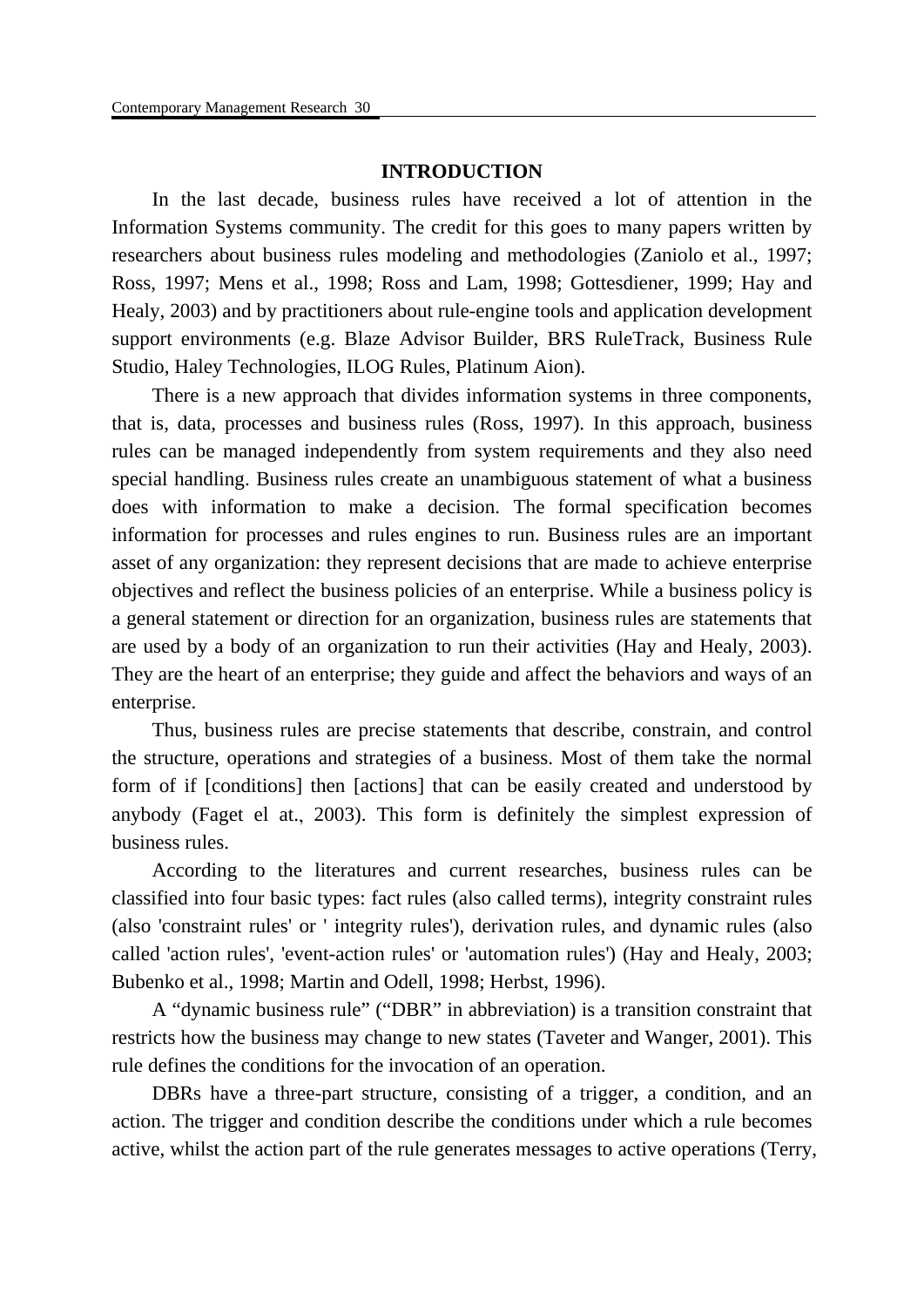2005; Oelmann, 1991). In DBR's, When indicates a Trigger, If a Precondition and Then an Action. These business rules are expressed as "When-If-Then" statements. For example, the Withdrawal\_Money rule would be represented in the following way:

| When        | Withdrawing                      |
|-------------|----------------------------------|
| If          | Withdrawable amount $\ge$ = \$30 |
| <b>Then</b> | Receiving the money.             |

In the field-related literature, several research works have attempted to model DBR. Terry (2005) reviewed the principal concepts behind fact-orientation and focused more on static business rules. In his paper, there is no language to handle dynamic rules. In addition, the transition from analysis to implementation has not been addressed. Ross (1997) proposed one of the most comprehensive methodologies for modeling business rules. The Ross Notation is, however, largely a database oriented methodology, and does therefore not allow to model events and actions. Neither does it support the modeling business processes.

There are a number of modeling and implementation languages and approaches for business rules modeling and implementation. For example, Ross method offers sufficient methodological guidance and specific constructs for each of the rules' family together with a big number of accompanying constructs, such as special symbols, invocation values, special interpreters, and special qualifiers. However, these properties do not seem to be an advantage, as the complexity of the resulting diagrams and the vast amount of graphical symbols make the language quite complicated. Thus, there are two main shortcomings in those approaches. First, some methods, like Ross method, are quite complicated for inexperienced users and some other methods, like OCL statements, do not have any graphical notation and thus are not understandable by business people (Ross, 1997; Demuth et al., 2001). Second, no language or approach has yet been proposed for implementing business rules by researchers who have developed the modeling method. Therefore a logical approach for handling DBR is necessary, although it needs to be simple enough in both graphical and linear form to model and implement such business rules.

In order to solve these issues, we proposed a logical approach for handling DBR in our previous paper (Authors, 2007). In that approach, DBR is modeled using Conceptual Graphs (CG) and Mineau's approach shown in Figure 1.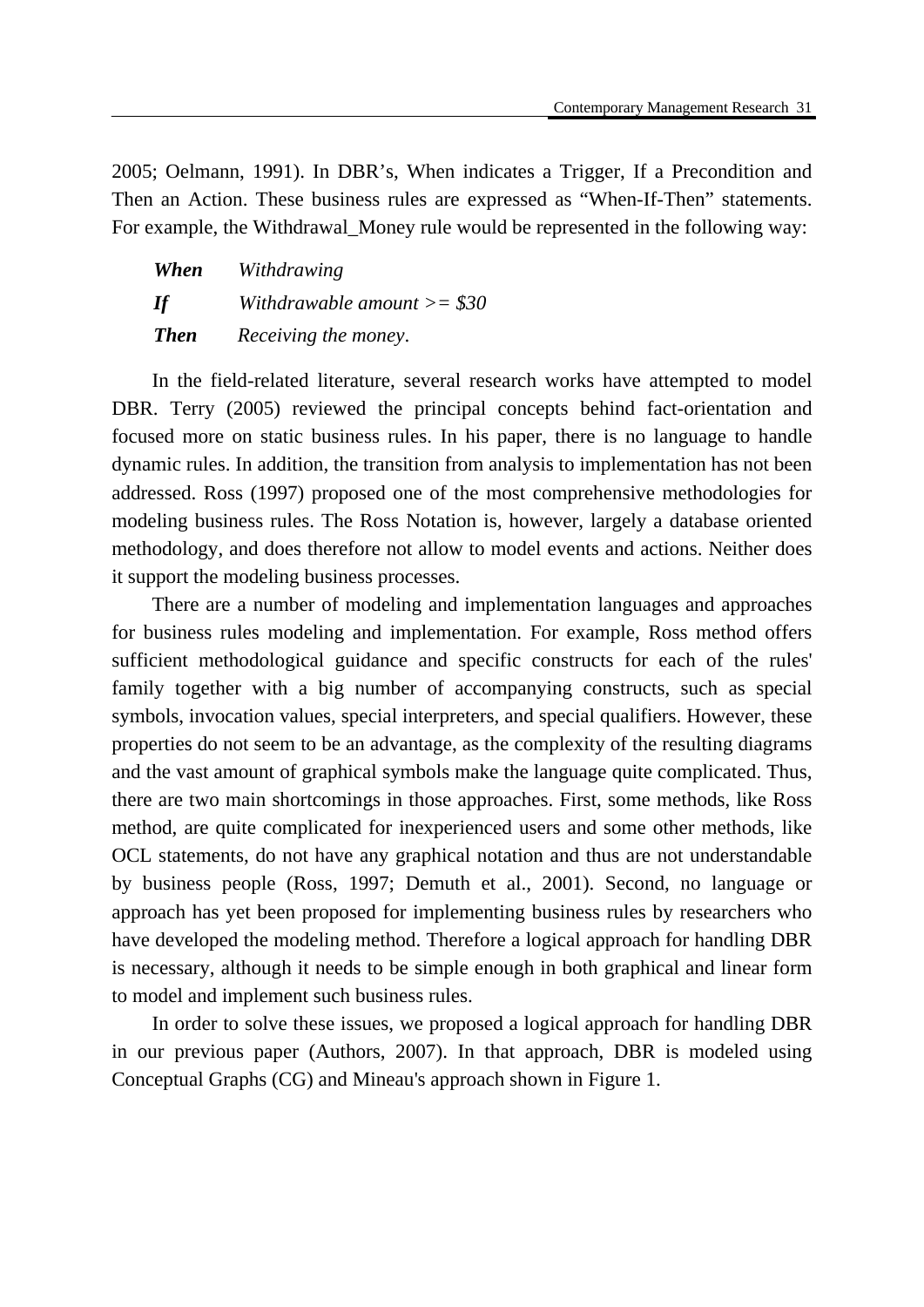

Figure 1 Framework of Research Plan

Basically, our research includes two parts (as shown in the figure). In the first part, we introduced a logical approach to model DBR. We considered together CG and Mineau's approach as a business rules modeling language because of their simple graphical and linear notations in that paper. The second part of our research focuses on formalizing and implementing these business rules. As a result, the main purpose of this paper is to present a logical approach for formalizing and implementing DBR modeled in our previous work. So, the paper has two purposes. The first purpose of our paper is to formalize DBR which were modeled by a logical approach. The second purpose of this paper is to implement the formalized DBR. In order to implement DBR, we introduce DBR System architecture which is developed using Java and Prolog+CG language.

Informally, a CG is a graph or network of concepts and conceptual relations where every arc links a concept node and a conceptual relation node. CG created by Sowa is one of the suitable modeling languages. Conceptual graphs constitute an expressive logical system designed for a direct mapping to and from natural language. They allow the representation of various kinds of knowledge and offer a graphical and linear notation for human readability and a graph mathematical structure for machine computability (Sowa, 1984; Sowa, 2000). In formally, a CG is a structure of concepts and conceptual relations where every arc are links a concept node and a conceptual relation node. A simple example of CG statement is depicted in Figure 2 using linear notation. This CG statement consists of three concepts (in brackets) and two relations (in parentheses).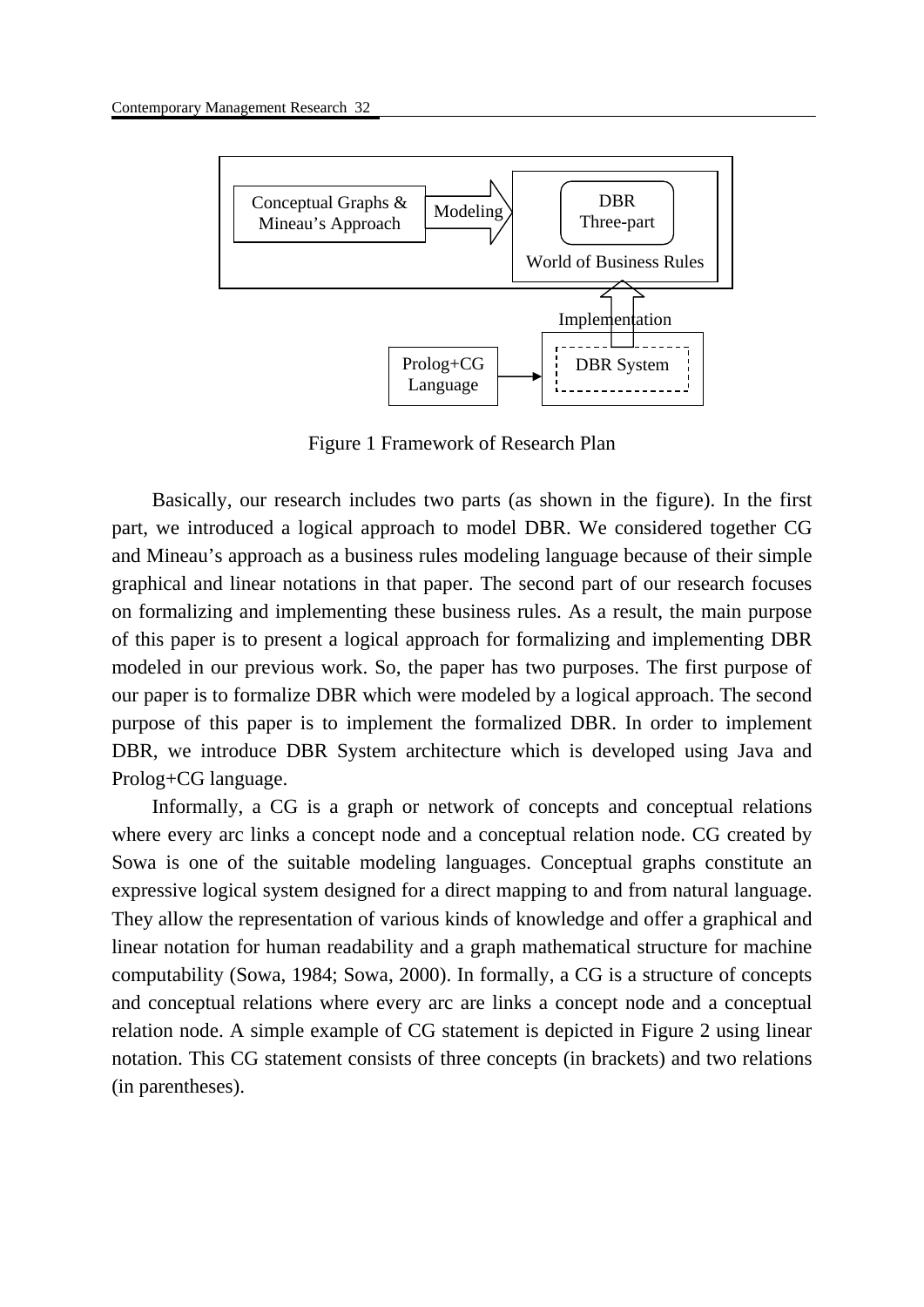

Figure 2 A CG Graphical Form for "Kin is going to Tokyo"

In order to represent dynamic processes and knowledge, Mineau (1998) proposed another approach. He proposed a representation approach for dynamic processes. This approach is more oriented toward the automatic translation of algorithms into an executable but declarative format. In his paper, Mineau uses the idea of processes to represent dynamic knowledge. Basically, Mineau's processes are one kind of executable conceptual graph formalism. Generally, Mineau's approach is an extension of Conceptual Graph theory.

After modeling DBR, these business rules are implemented by Prolog+CG language (see Figure 1). This language has been developed by A. Kabbaj in order to extend the Prolog language in two main directions: a conceptual extension allowing the representation of goals with conceptual graphs and the manipulation of simple and compounded CG (Kabbaj *et al.,* 2001; Kabbaj, 2005). The mentioned CG example has been rewritten using the Prolog+CG language as follows:

# *[Person: Kin]<-AGNT-[Go]-DEST->[City: Tokyo]*

The purpose of this research is to present a logical approach for formalizing and implementing DBR modeled in our previous work. In this paper, we define the syntax of these business rules and implement them in connection to the prior work.

Our work makes several contributions related to the definition and implementation of business rules in the design of conceptual databases. The main contribution for implementing and defining the syntax of DBR is to consider and organize the relationships among rules in the business process so that people involved in the Information System can easily study the relationships among business rules and how business rules can be used in the business processes. They can use this study in decision making as well as in efficient processing of rules. For example, the effects of an action (Then part in DBR's structure) can be considered as a condition triggering the next business rules in a business process. One of the contributions of this paper is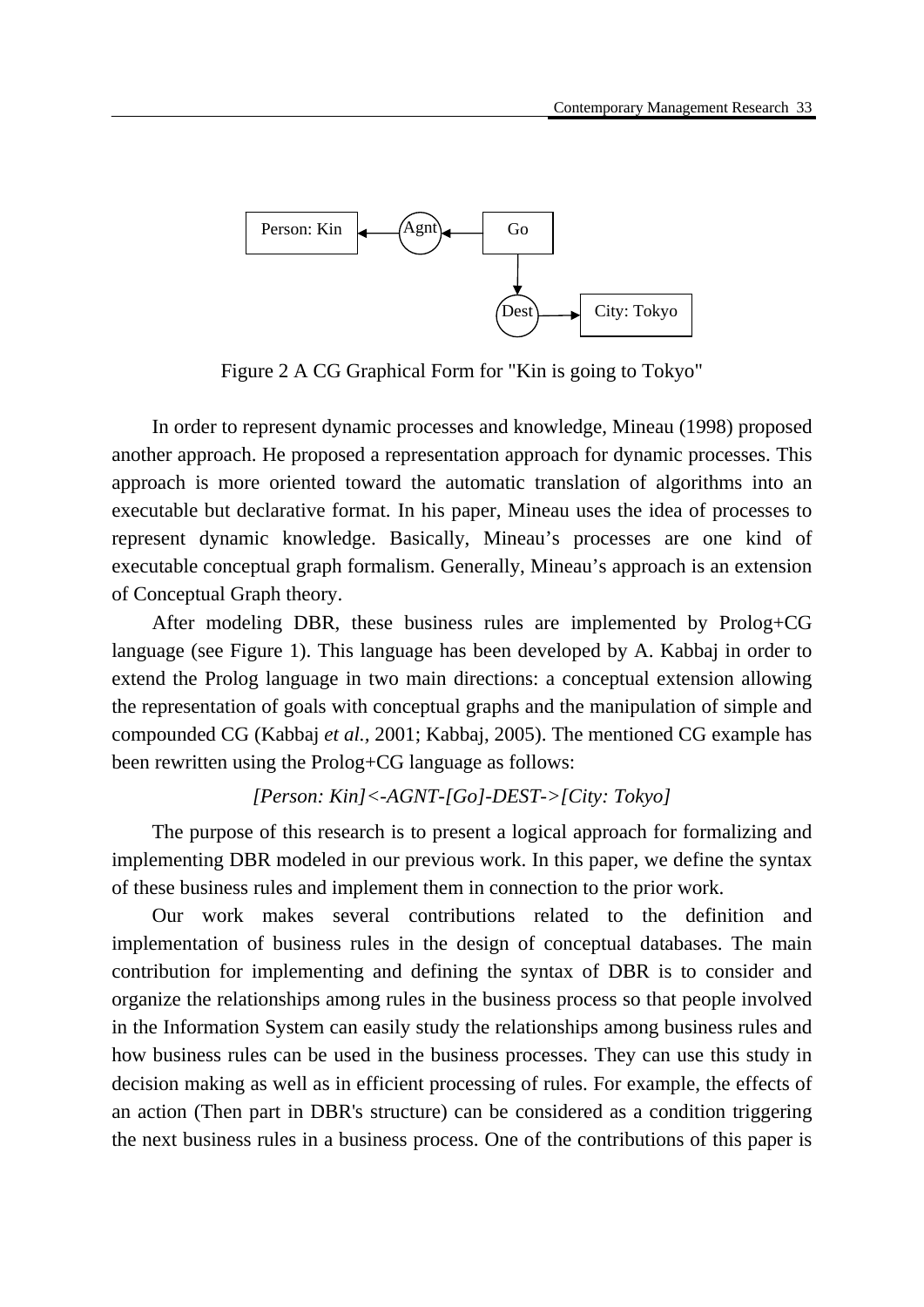to propose a logical approach which covers both modeling and implementation of DBR in the business processes area. In addition, the implementation of business rules will be easier and faster in Business Processes Management Systems (BPMS) using the DBR concept based on the main contribution and the DBR System which will be proposed and introduced later.

First we define the syntax of DBR and propose a DBR System architecture that clarifies our prior related works to consider the results of DBR's action, and second we implement these business rules using the proposed approach. In our research, business rules are treated as a central element of the DBR System.

The practicality of our approach is demonstrated with the case study of the Locomotive Maintenance's Business rules. The case study of the locomotive repairs factory at a large railway company demonstrates how the proposed approach can be applied to formalize and implement DBRs within the existing conceptual database.

The rest of the paper is organized as follows. In section 2, we review the relevant literature on business rules related to our research, and present the contributions of our system from different research area. Section 3 formalizes the syntax of DBR in BNF format. We also describe the structure of the proposed system in this section. The advantages of our system are demonstrated with the case study of the Locomotive Maintenance's Business Rules in Section 4. Finally, Section 5 concludes the paper with some observations and future issues related to the work presented here.

## **RELATED WORKS**

A business rule dictates how the organization executes business decisions, processes and constraints essential to the company's strategy (Becerra, 2001; Vondrak, 2000). They are the specialized form of logic that expresses a constraint about the way a system or the people using it behave.

The term ''business rule'' has been used by different approaches in different ways. For example, business rules are "statements of goals, policies, or constrains on an enterprise's way of doing business" (Rosca et al., 1997) or they are defined as "statements about how the business is done, i.e. about guidelines and restrictions with respect to states and processes in an organization" (Bell et al., 1990). For the purpose of this work, we consider the definition of business rules as restrictions and conditions regarding processes in an organization. Thus, the adopted definition in this paper is Bell's definition.

There is a number of modeling languages and approaches for business rules modeling. The most popular modeling language is UML which was created through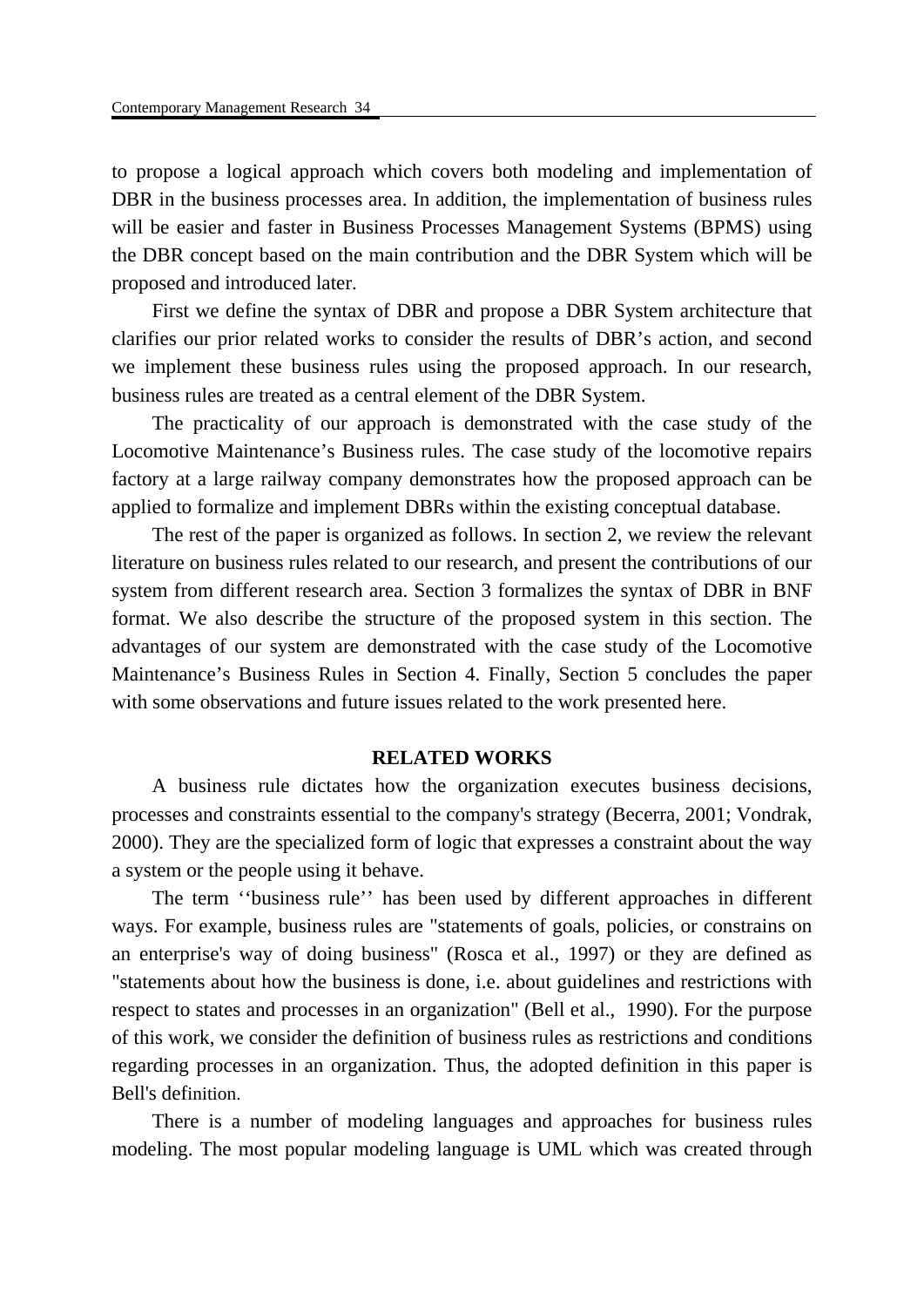jointing the efforts of researchers and commercial organizations. In this approach, business rules' modeling is fulfilled by the UML Object Constraint Language (OCL). Business rules are expressed in OCL statements (Eriksson and Penker, 2000). One of the most famous approaches is the report offered by the Business Rules Group (formerly the GUIDE Project on Business Rules). The GUIDE Project identifies terms and facts in natural language rule statements, and consequently, the expressiveness it allows is very high (Hay and Healy, 2003). Another method was created by Ross. The Ross Method is one of the most complete methodologies which model business rules. Ross has created the original graphical notations to represent business rules in a data model (Ross, 1997).

One of the most important activities in business rule-based system is the business rule implementation. There are a number of different technologies and tools available to support business rule implementation and maintenance. In its simplest form, business rule implementation may involve code written in a general-purpose language such as Java. These implementations usually take the form of a series of if-then statements. Evaluating the business rules then requires that all of these statements are assessed and the associated action is implemented.

The most common way to implement business rules is to use a rules engine. A business rule engine is a software system that helps manage and automate business rules. A rule engine can significantly improve the process by separating the rule evaluations from rule invocations. Furthermore, some engines allow a simpler way to express rules, using either a GUI or an English-like language instead of expressing them using a programming language. Table 1 lists several commercial products which employ their own rule engine. Some of the products have their rule engines integrated with the Java language. The rule languages implemented by the rule engines and their mechanisms of integration differ slightly.

The table highlights the lack of uniform standards for business rules modeling languages, repository formats, and architectures. In the tools listed in Table 1, business rules engines mainly focus on outlining the use of If-Then type business rules and applying Java language, but not on further consideration in how to construct, model and implement DBR precisely based upon logic theories. In addition, the implementation and modeling of business rules are still a challenge in the business modeling area (Valatkaite and Vasilecas, 2004). There is a lack of DBR implementation using a logic approach. In order to implement the modeled DBR using CG and Mineau's approach, we introduce a logic approach which integrates Prolog, the manipulation of conceptual graphs and Java. The model resulting from CG and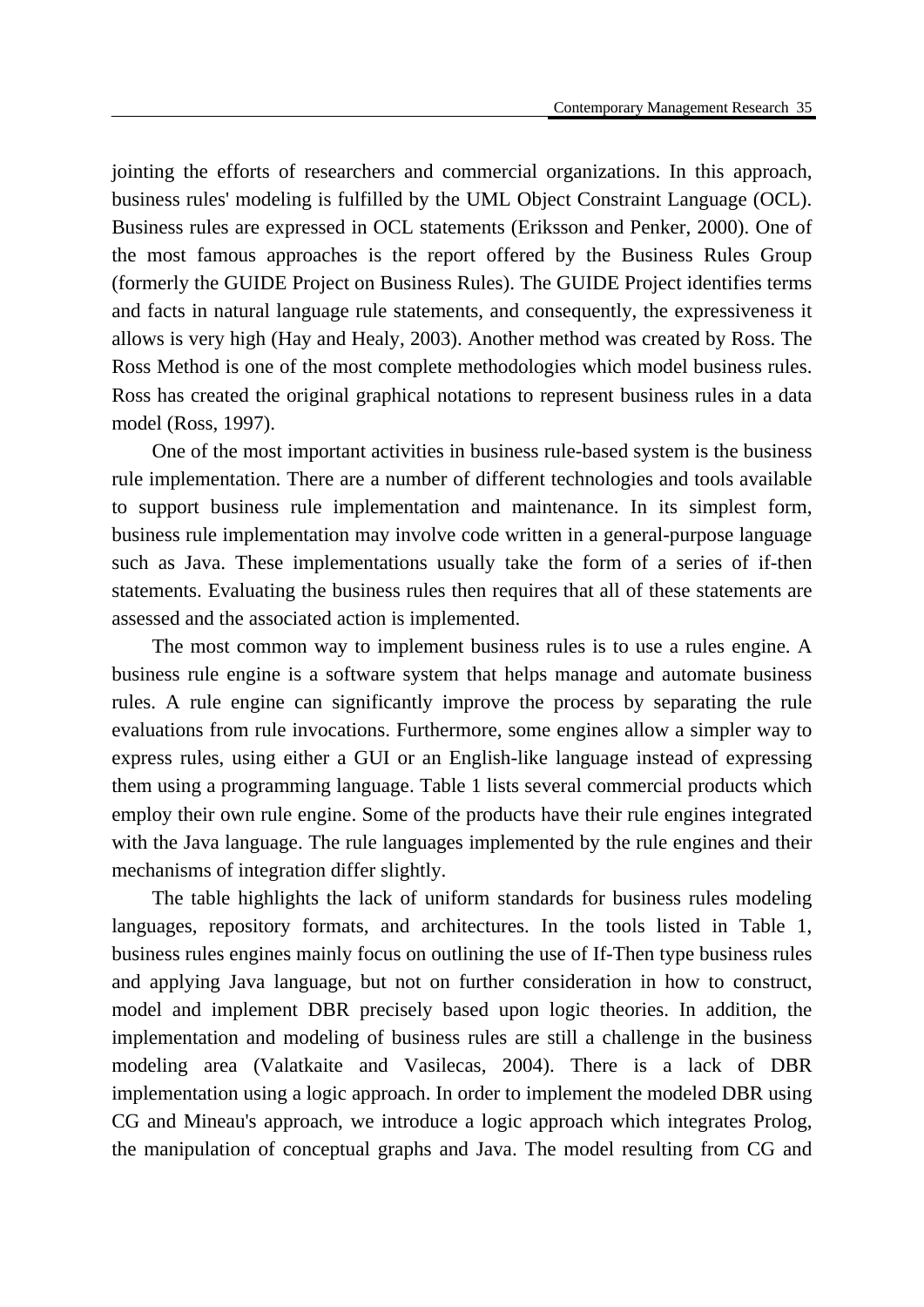Mineau's approach is more useful than current tools because it permits the description of all components of DBR, and supports the execution semantics. The significance of these graphical languages is that it describes a state transition in terms of events, conditions and actions in an explicit way thus facilitating the active behavior specification. By using this approach, a uniform and complete representation of DBR is obtained, which constitutes an important part of information systems.

| Product                 | Rule<br>Type            | Modeling<br>Language                                     | Implementation<br>Language  | For more<br>information  |
|-------------------------|-------------------------|----------------------------------------------------------|-----------------------------|--------------------------|
| <b>Blaze</b><br>Advisor | If-Then                 | English-like<br><b>Structured Rule</b><br>Language (SRL) | XML, LDAP,<br><b>JDBC</b>   | (Blaze Advisor,<br>2007) |
| <b>JES</b>              | If-Then                 | Jess Language                                            | 100% Pure Java<br>Certified | (Friedman-Hill,<br>2000) |
| <b>Infrex</b>           | If-Then-Else/Else<br>If |                                                          | $C/C++/Java/C#$             | (Infrac, 2004)           |
| <b>ILOG</b>             | If-Then-Else            | <b>BAL &amp; TRL</b>                                     | $C++$                       | (II.09, 2006)            |
| $_{\rm Our}$<br>System  | When-If-Then            | CG/Mineau's<br>Approach                                  | Prolog+CG/Java              | (Authors, 2007)          |

#### Table 1 Representative Tools for Business Rules

#### **DBR SYSTEM**

In this section, we first formally define the syntax of DBR in Backus-Naur Form (BNF), and then describe the DBR System which makes use of the conceptual graphs as a conceptual modeling language and employs Java/Prolog+CG language for rules execution.

## **Formalization of DBR**

Authors (2007) proposed to use Mineau's approach, an extension of Conceptual Graph theory, to model DBR. In the previous study, we modeled these business rules using a logical approach which is reasonably readable in linear or graphical form. Since DBR can directly be mapped to first order predicate logic, they can easily be implemented for business processes. As stated in introduction, these business rules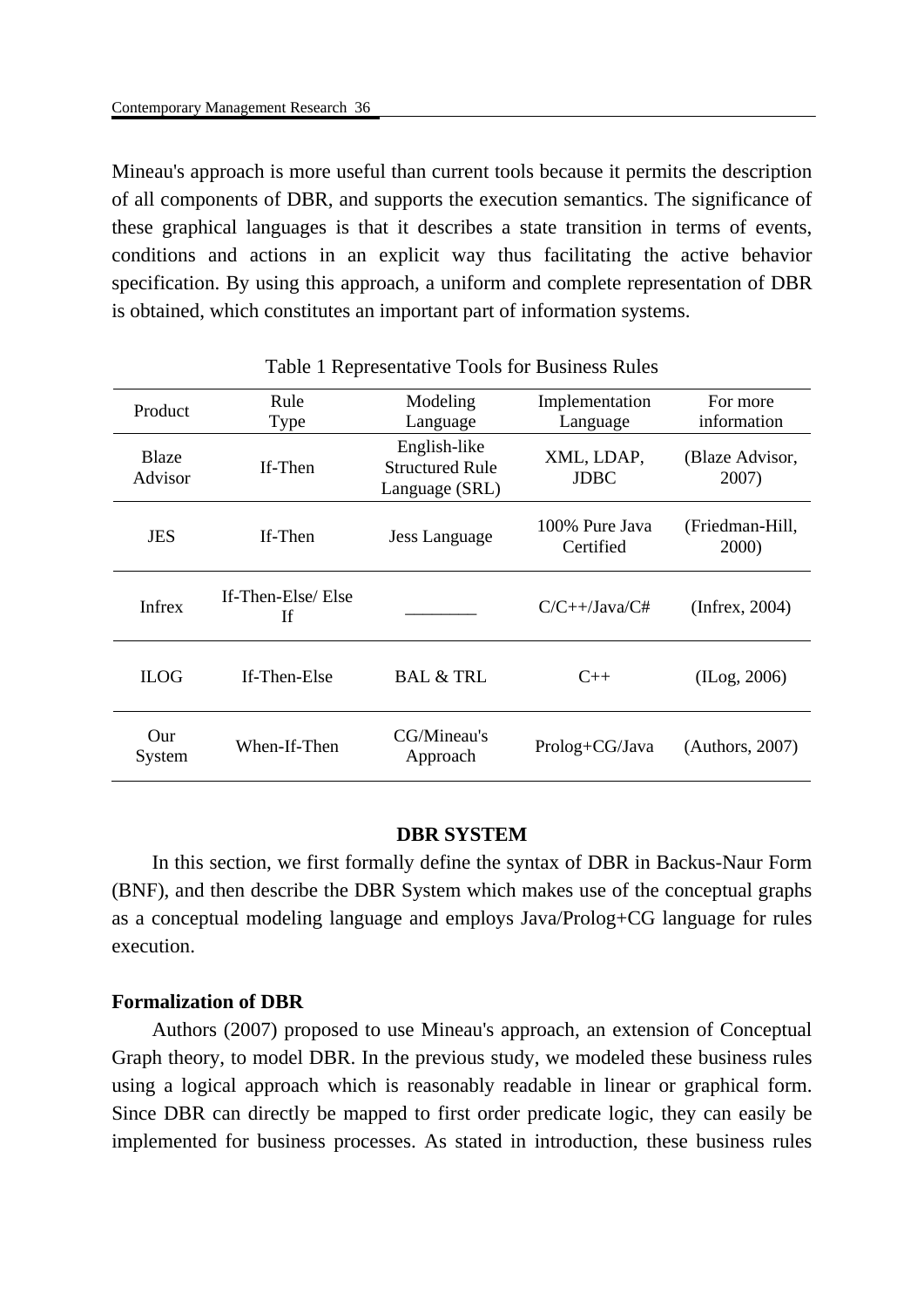should be implemented after modeling. In order to enforce the DBR modeled in CG format, we implement these business rules using Prolog+CG program (see Figure 1). This language is a Java implementation of Prolog with extensions implementing a subset of the Conceptual Graph (CG) theory of John Sowa.

As mentioned in Section 1, a DBR has three parts including event, precondition, and action. Hence, the DBR's form may be illustrated as a three-part format. In that form, When indicates an event, If a precondition and Then an action. Each of those parts is modeled by using CG in our approach. In order to represent these parts in the Prolog+CG environment, we have modified the If/Then template which has been defined in the Prolog+CG language for our purpose. The syntax of the mentioned parts is defined and expressed in BNF as the following clauses:

*<When-Clause>::= " [When=[ Proposition=" <Concept-Clause> "]]" <If-Clause>::= "[If=[Proposition=" <Concept-Clause> "]]" <Then-Clause>::= "[Then=" <Concept-Clause> "]" <Concept-Clause>::= <Concept> | <Concept> <Relation> <Concept-Clause> <Concept>::= "[" <Concept Type> ":" <Instance Name> "]" <Relation>::= "-" <Relation Type> "->"*.

In the above definition, it is noted that not all of a pair of <Concept Type> and <Instant Name> is semantically allowed as a <Concept> even though it is correct in syntax.

The Concept Type, Instance Name and Relation Type statements are defined and specified based on real cases. In the above representation, the concept type *When*, *If*  and *Then* are made to be subtypes of *Proposition* type in Prolog+CG.

The basic structures of these presentations are concept graphs and concept relations. These forms can be modeled by means of CG concepts and relation types. As a result, a DBR can be formalized using the above clauses as the following clause:

$$
\langle DBR\text{-}Clause \rangle ::= \text{``}[' \text{``} \langle When\text{-}Clause \rangle \text{''} \cdot \text{COMP} \cdot \text{''} \langle \text{!} f\text{-}Clause \rangle \text{''} \cdot \text{PRE}
$$
  
> \text{''} \langle Then\text{-}Clause \rangle \text{''''}

where *COND* and *PRE* are the reserved words.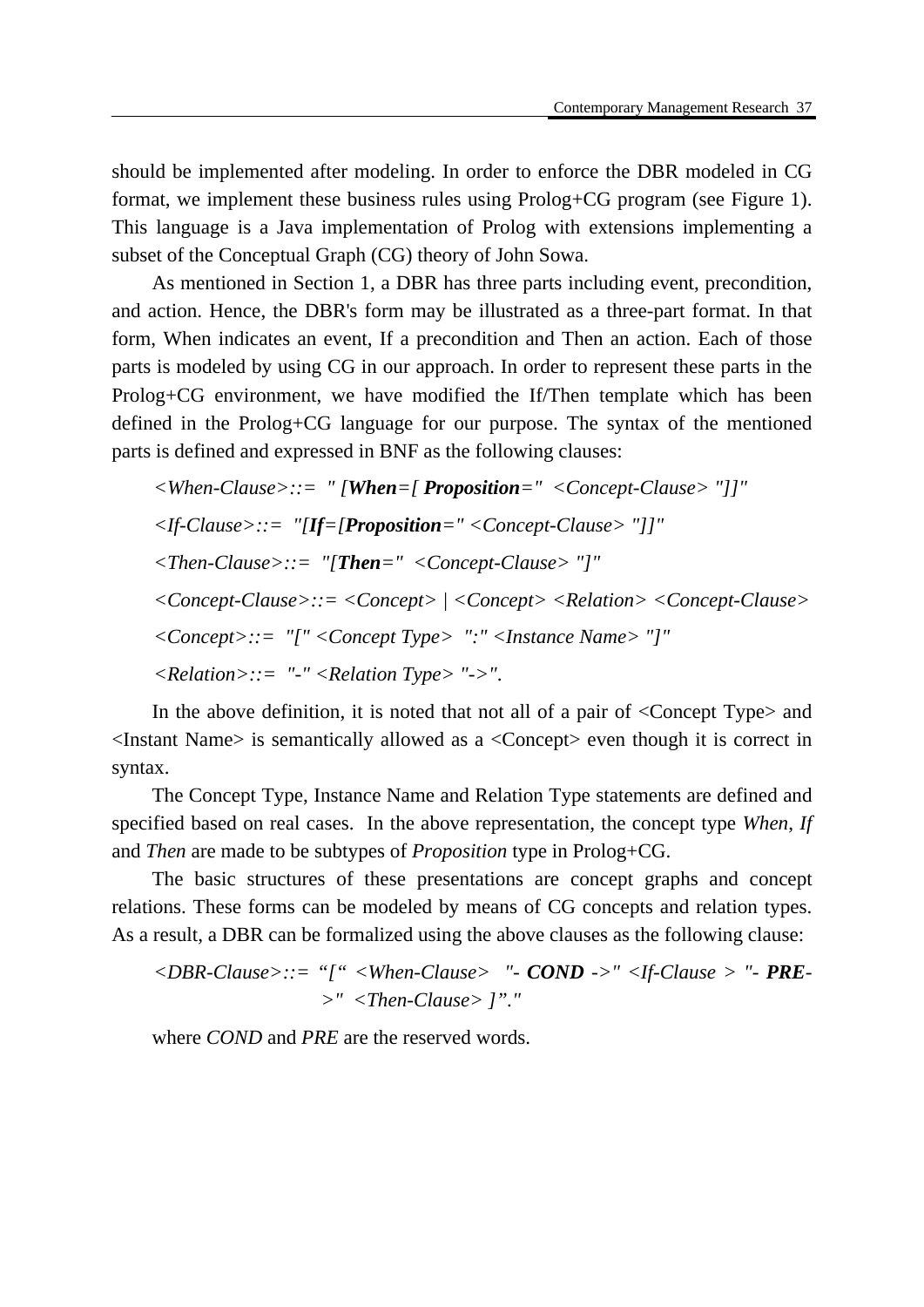# **DBR System Archite Cture**

The DBR System consists of four components, a user interface with which the user interacts, a DBR Engine that applies the rules using Prolog+CG language, a DBR repository that saves the rule-related information and a DBR builder that provides users with a graphic display environment in order to easily and conveniently write rules (Figure 3).



Figure 3 Overview of Components of DBR System

The major components of the proposed system are the following:

1. User Interface (UI)

The interface connects users with the DBR engine. This component enables the user to interact with the second component of the architecture. Using the UI component, the user can enter and request information in graphical form. The user interface handles only display and input issues. The user selects the necessary information, and the system will run the user's query. This component is also used to display the results of the query.

2. DBR Engine

The second component is the logical level or rule engine, which is responsible for computation and evaluation of the business rules according to the user's invocation and request. This component acts as a software system that helps manage and automate business rules. The DBR engine is a central component, for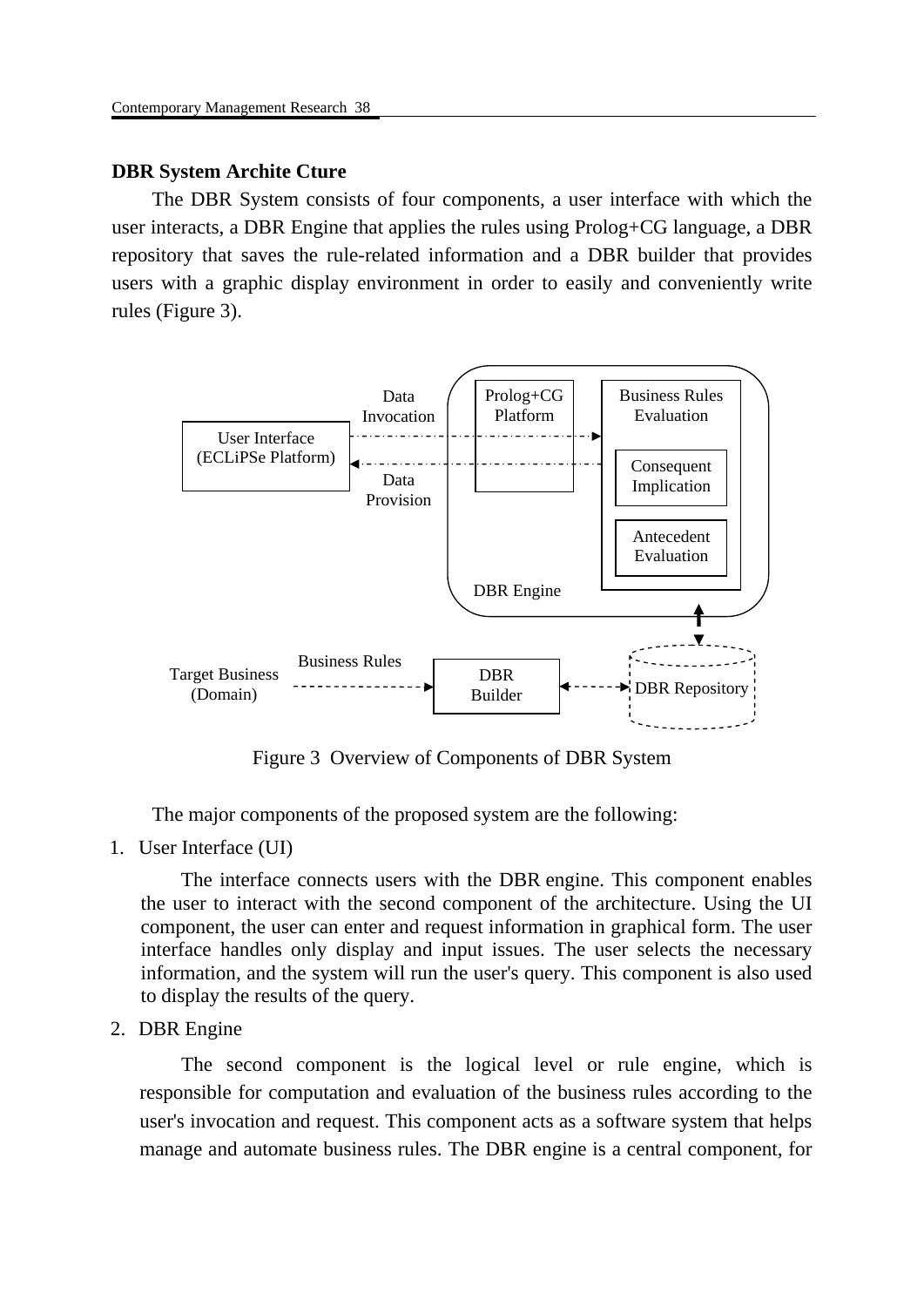it determines the representational power of the rule set that can be used. It is a system for executing a set of When-If-Then statements. In addition, Prolog+CG language acts as the role of platform in the second component. The DBR Engine has a two-layer structure including the Prolog+CG Platform and Business Rules Evaluation.

The first layer is a link between the User Interface and the Business Rule Evaluation layer. Here, Prolog+CG acts as the platform in our system. This language is an extended version of Prolog that supports Conceptual Graphs (CG). We also developed our system using the ECLiPSe platform in order to call the Prolog+CG modules when it is appropriate. ECLiPSe is an effective Constraint Logic Programming (CLP) System and is mainly backward compatible with Prolog+CG.

The second layer acts as a rule engine. This layer is composed of logic programs based on a business domain that aims at defining and specifying business rules. The Business Rule Evaluation layer is performed by Prolog+CG. In fact, the DBRs which have been modeled using Conceptual Graphs language are executed in the Business Rules Evaluation.

## 3. DBR Repository

The DBR repository is a repository that stores the rule-related information and supports the flexibility of rule expression. The DBR repository allows for the maintenance and management of business rules throughout their life cycle. This component represents only a part of the business rules repository used to store the information of business rules represented in CG form. The stored business rules in the repository component are determined based on the target system's specifications. In this case, the repository acts as a specific-domain repository.

## 4. DBR Builder

The Business Rule Builder has a default template and allows a developer to create business rules based on our definition. As displayed in Figure 4, the user or business analyst can add, edit and delete DBR stored in the rule repository based on the proposed format (When-If–Then construct) using this component .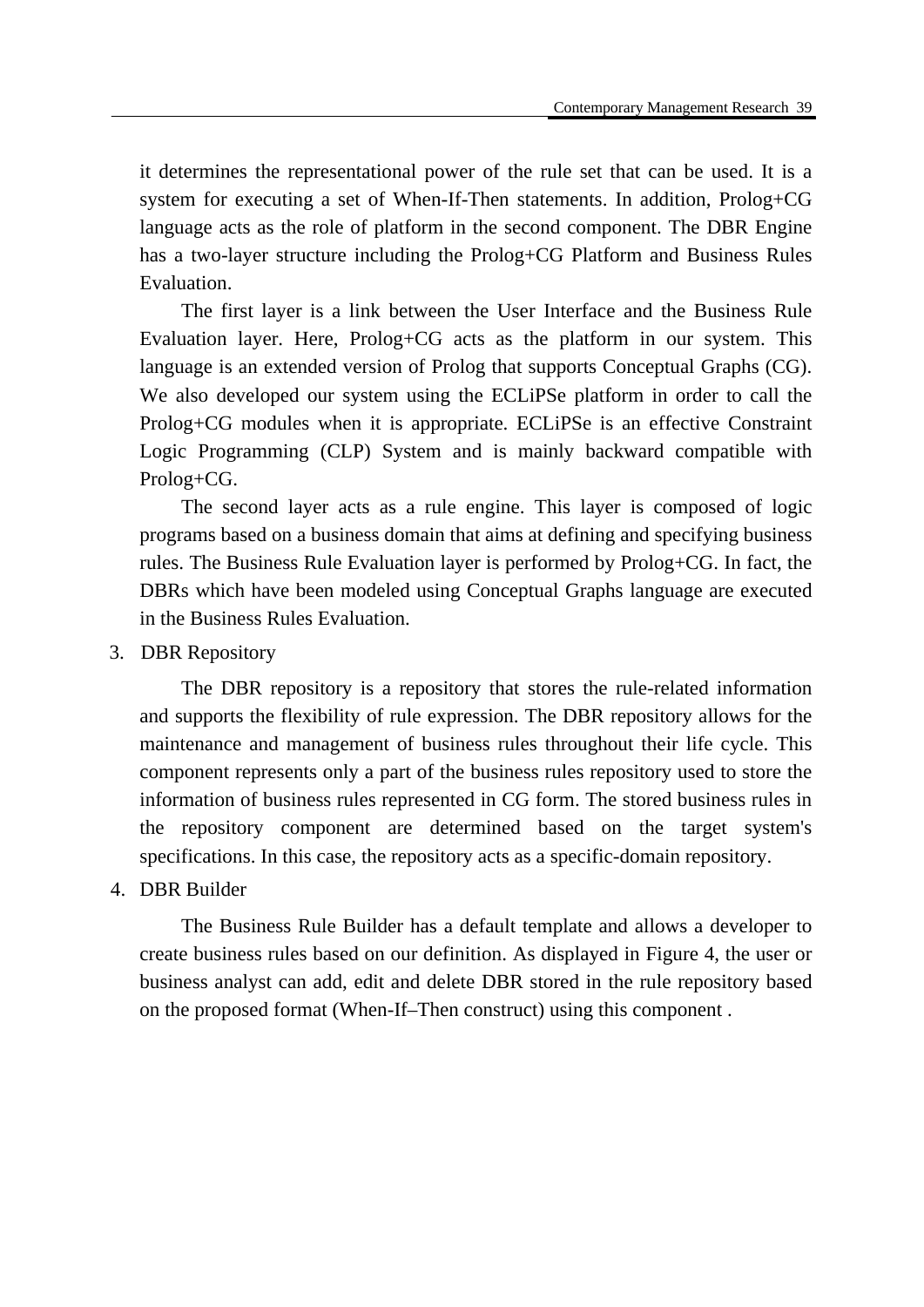| DBR System Panel                  |                    |  |
|-----------------------------------|--------------------|--|
| Select a Prolog file              |                    |  |
|                                   |                    |  |
|                                   | Open a File        |  |
| <b>DBR BUILDER Panel</b>          |                    |  |
| <b>Existing Rules</b>             |                    |  |
|                                   | <b>DBR List</b>    |  |
|                                   |                    |  |
|                                   | <b>Edit Rule</b>   |  |
|                                   | <b>Add Rule</b>    |  |
|                                   |                    |  |
|                                   | <b>Delete Rule</b> |  |
|                                   |                    |  |
| <b>Rule Number:</b>               |                    |  |
| When Part:                        |                    |  |
| If Part:                          |                    |  |
|                                   |                    |  |
| <b>Then Part:</b>                 |                    |  |
|                                   |                    |  |
| Save                              | Cancel             |  |
| THE DBR BUILDER IS PROCESSING! !! |                    |  |

Figure 4 The DBR Builder Panel

In our approach, the DBR System receives and accepts the specifications and parameters from a target system and reads and processes the inputs which are stored in the repository component through the business rules builder component. The system creates and constructs a specific-domain DBR engine based on the target system's parameters at the end. In our approach, the input specifications and parameters of the system rely on the <Concept Type>, <Instance Name> and <Relation Type> statements in the DBR's format and are semantically specified regarding the target system.

#### **CASE STUDY: LOCOMOTIVE MAINTENANCE AND REPAIRS**

In order to illustrate our approach, we have applied the DBR System to the Maintenance & Repair organization of the Iranian Railway Company, the only railway system in Iran. The Iran Railway Company has a huge responsibility for transporting large number of goods and passengers. We have built a restricted scope (a small module) version of the running application where all the business rules are stated in the DBR System described in Section 3. We introduce a subset of business rules which may be relevant to the Locomotive Maintenance & Repair's Business Rules in the Iranian Railway Company.

The repair activities deal with overhauls and repairs, scheduled and unscheduled maintenance of General Electrics (GE), General Motors (GM), Alstom, and Hitachi locomotives. In this case, we try to incorporate our proposed approach into existing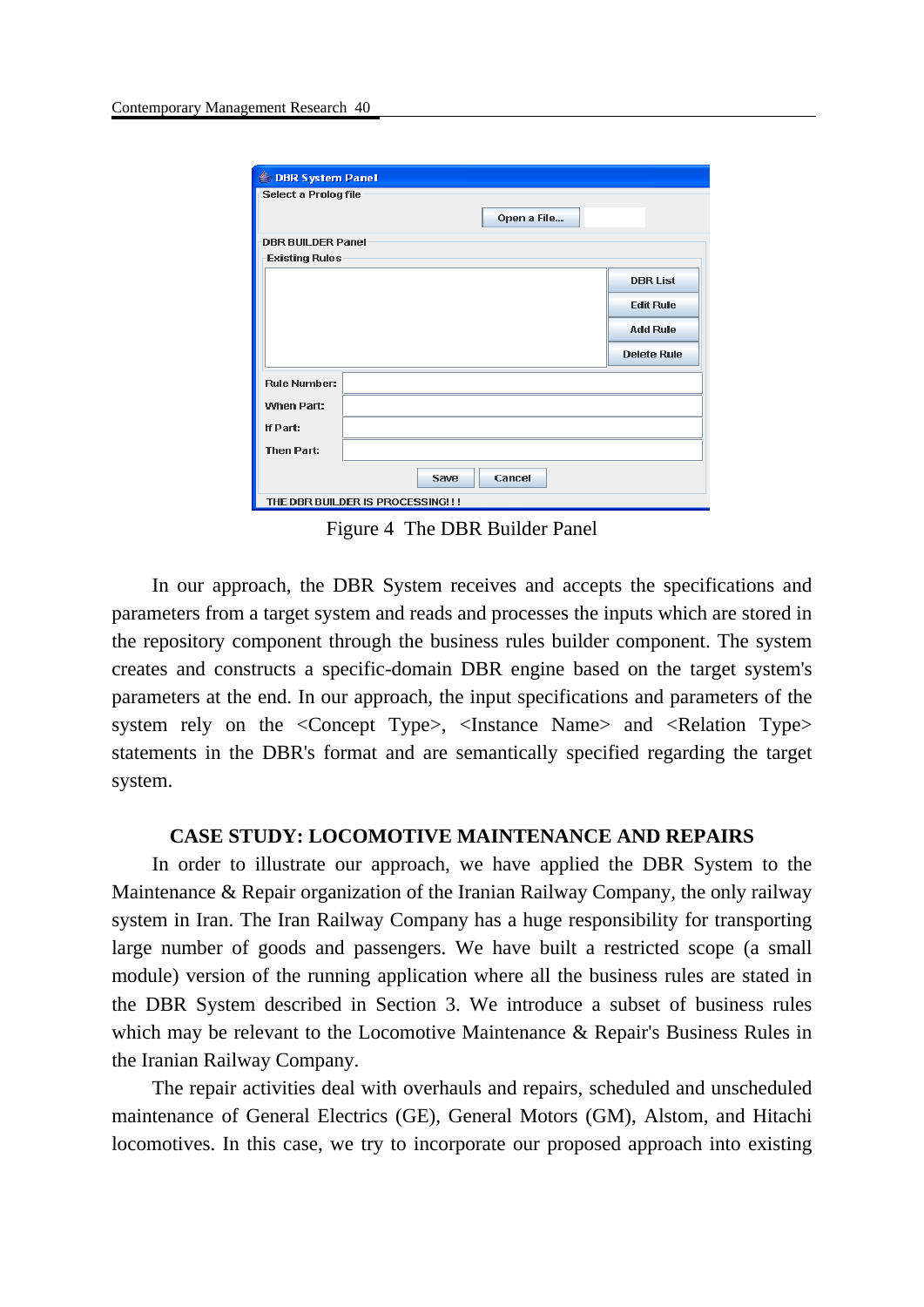business solutions. We are able to separate business rules as DBRs and place them into the DBR System. We consider the example of Locomotive repairs, where the locomotives can be fixed based on different kinds of repairs. The case study demonstrates how the proposed approach can be used to apply the DBR System within the existing conceptual database.

A locomotive is a diesel traction vehicle that pulls a train. It is repaired after the occurrence of a defect. Locomotive repairs are generally of four kinds in our case: "*slight*", "*minor*", "*casual*", or "*overhaul*" repairs. For example, overhaul repairs involve all parts of the locomotive being brought up to near new standards, while casual repairs only require, normally, the repair of one major component on the locomotive or defective part so it can be returned back to service. Such repairs are executed according to the locomotive manufacturer's recommendations and their related technical instructions. A diesel locomotive has five main parts including engine, main and assistant generator, compressor, bogy and engine (Traction Department of Iranian railway, 2006).

Figure 5 shows how the information is processed between the two repair shops. As shown in the figure, the repairs of locomotives are performed in two repair shops called the *running* and the *overhauling shop*. The running shop is the first place for locomotive repairs and services. The overhauling shop is in charge of overhaul and casual repairs. Locomotive repairs begin after the locomotive has arrived at the first repair shop. If the initial inspection of the locomotive deems it irreparable by the mentioned workshop, the locomotive is sent to the second repair shop for overhaul or casual repair ("*cold*" situation). The cold situation means that the locomotive is stopped for repairs and maintenances. After all necessary repairs have been completed, the locomotive is operational and ready to work ("*warm*" situation) for pulling the trains which carry goods and passengers.



Figure 5 The Information Processing of Locomotives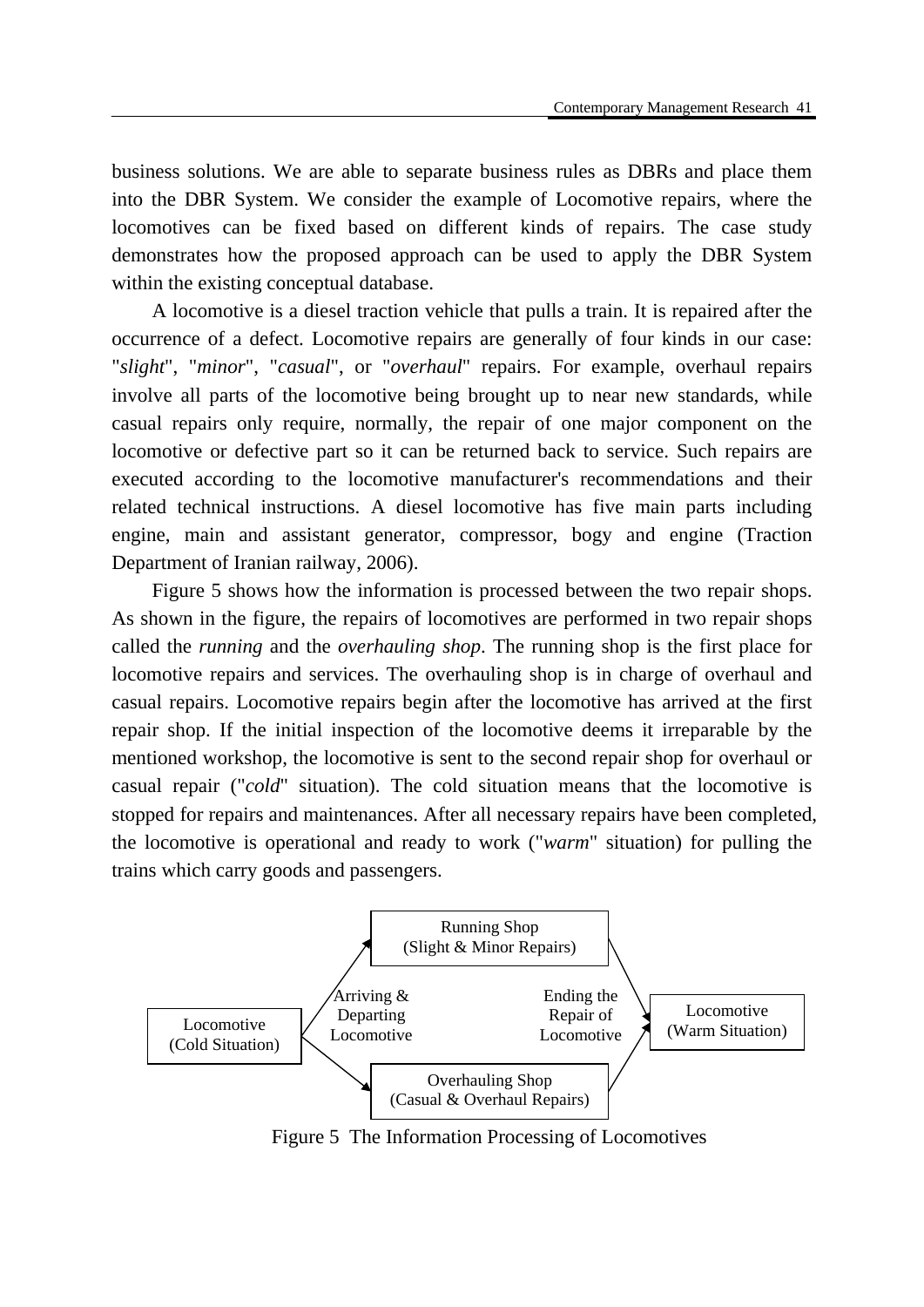Using the advantages of the proposed approach, we can track locomotive situations at the workshops and make better decisions to manage and control locomotive repairs based on the locations and repairs. In addition, the DBRs related to the new locomotives and unexpected defects can be updated and changed by using DBR builder

#### **Instantiating Parameters**

.

In our case study, we have extracted business rules from the existing system. Based on the Locomotive Repairs' Business Rules, there are four main DBRs that can be transformed into DBR form, including rule 1, 2, 3 and 4. These business rules specify the location, the situation of the locomotive based on the defect types and the waiting list for repairs. The structure of these rules related to the repairs shop is illustrated in Table 2.

| <b>DBR-Type</b>  | <b>Rule 1</b>                                                 | <b>Rule 2</b>                                                 | Rule 3                                               | Rule 4                                                      |
|------------------|---------------------------------------------------------------|---------------------------------------------------------------|------------------------------------------------------|-------------------------------------------------------------|
| <b>DBR</b> Parts |                                                               |                                                               |                                                      |                                                             |
| When             | Arriving<br>locomotive                                        | Departure of the<br>locomotive to<br>the related<br>workshop. | Determine the<br>repair type based<br>on the defect. | The locomotive<br>situation is cold.                        |
| <b>If</b>        | The defects are<br>related to a<br>workshop                   | The defect type<br>is related to a<br>repair type.            | The defect type<br>is related to a<br>workshop       | The specified<br>repair is<br>performed at the<br>workshop. |
| <b>Then</b>      | Departure of the<br>locomotive to<br>the related<br>workshop. | Determine the<br>repairs type<br>based on the<br>defect.      | Determine the<br>repair type based<br>on the defect. | The locomotive<br>situation is<br>warm.                     |

Table 2 The Structure of Locomotive Repairs' DBR

The main DBRs are developed into sub-rules based on location, defect types (engine system, main generator, wiring system …), repair types (minor, slight, casual, and overhaul), situation (warm and cold) and locomotive number.

Based on the above explanation and the DBR System in Section 3, the parameters of the DBR System which are the *Concept Type, Instance Name* and *Relation Type* statements can semantically be instantiated as below: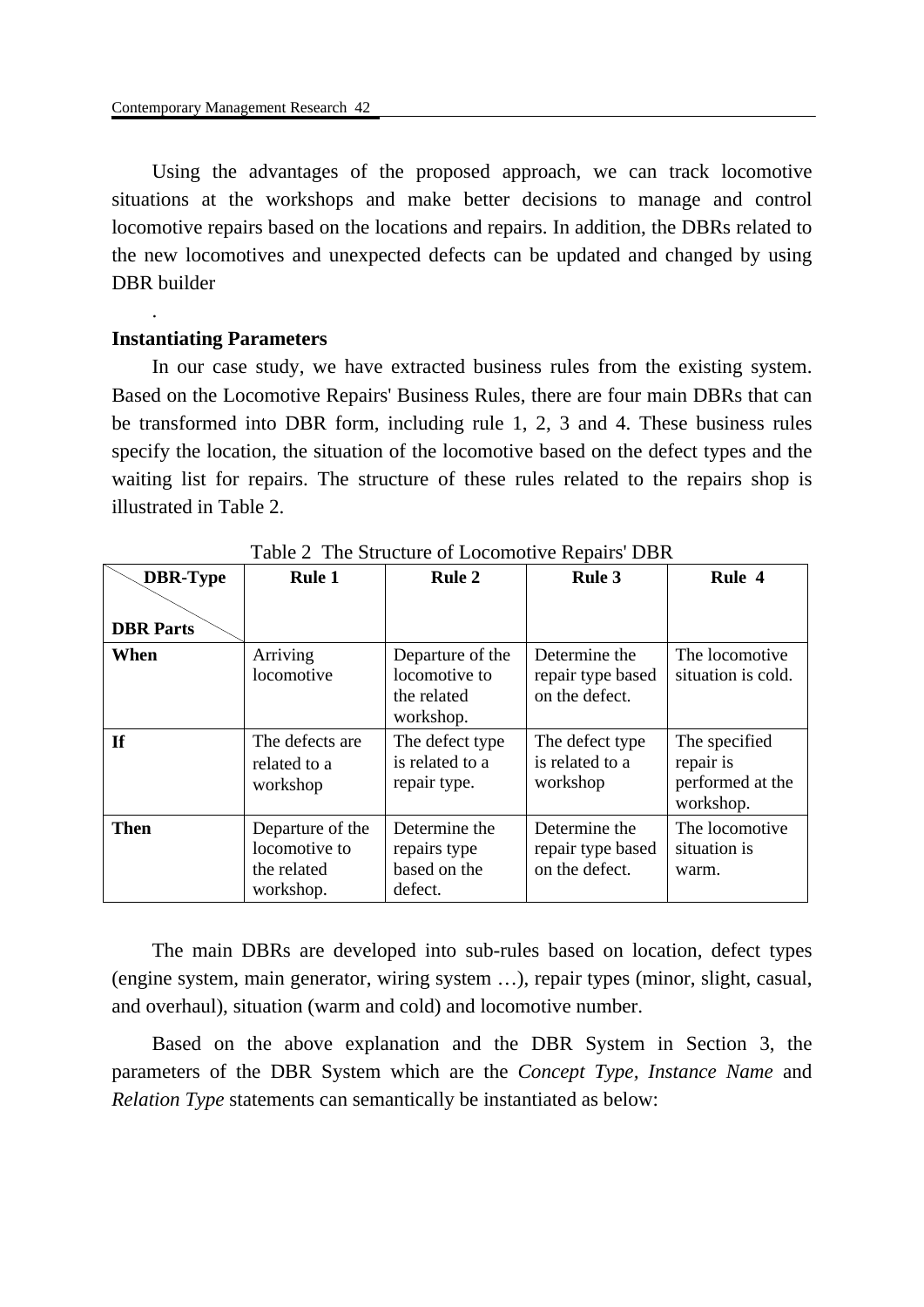*Concept Type:* 

*Act | Locomotive | Situation | Location | Repairs | LocaSitu | DefectType* 

*Instance Name:* 

*Act= {Arrive, Perform, Need, Depart, Select} Locomotive= {GT26\_900, GT26\_901 … GE\_900 … GE\_910 … ALSTOM\_900 …} Situation= {Warm, Cold} Location= {Running\_Shop, Overhauling\_Shop} Repairs= {Overhaul, Casual, Minor, Slight} LocaSitu= {Arrived, Depart, RepairWait} DefectType= {OilServices, WaterServices, LightsInspection, BuggyServices, Bogy, WaterRadiator, OilCooler, WiringSystem, DriverCabin, TractionMotorSystem, TractionMotor, AuxiliaryGenerator, TurbochargedTurbine, EngineSystem, MainGenerator}* 

*Relation Type:* 

*LOC | IS | ON | AGNT | RSLT*

where

*LOC = Location; relation type related to the place,* 

*IS =Is; relation type "is",* 

- *AGNT= Agent; relation type related to an active animate entity which voluntarily initiates an act,*
- *THME = Theme; relation type to a participant that may be moved, said, or experience, but is not structurally changed,*

*RSLT=Result; relation type related to an animate goal of an act, and* 

*ON= On; relation type "on".*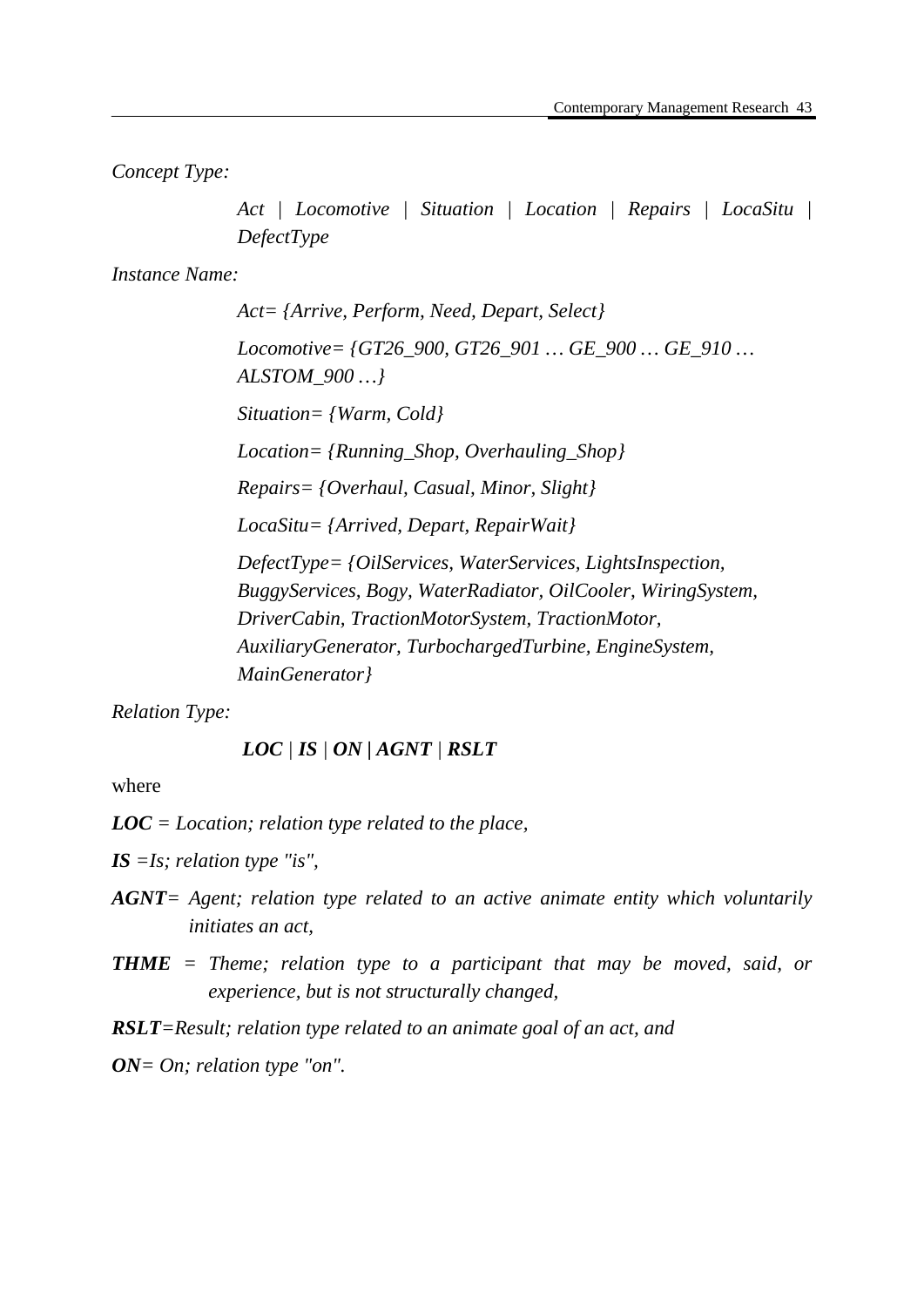# **Locomotive Repairs' DBR System**

The architecture of Locomotive repairs' DBR System incorporating the proposed system for implementing DBR is presented in Figure 6. The target business (Domain) contains two repair shops. The system includes the DBRs which exist in the two repair shops, which have their own business rules specific to repair types. These business rules are then modeled using a logic language, conceptual graphs and Mineau's approach. As we mentioned in Section 3, the modeled business rules are executed by the DBR System, which consists of two major components: Antecedent Evaluation and Consequent Implication. Users can select some options and submit their data invocation to the system via their interfaces. The system sends output information to the user's interface after analyzing information using the DBR System.



Figure 6 Locomotive Repairs' DBR System Architecture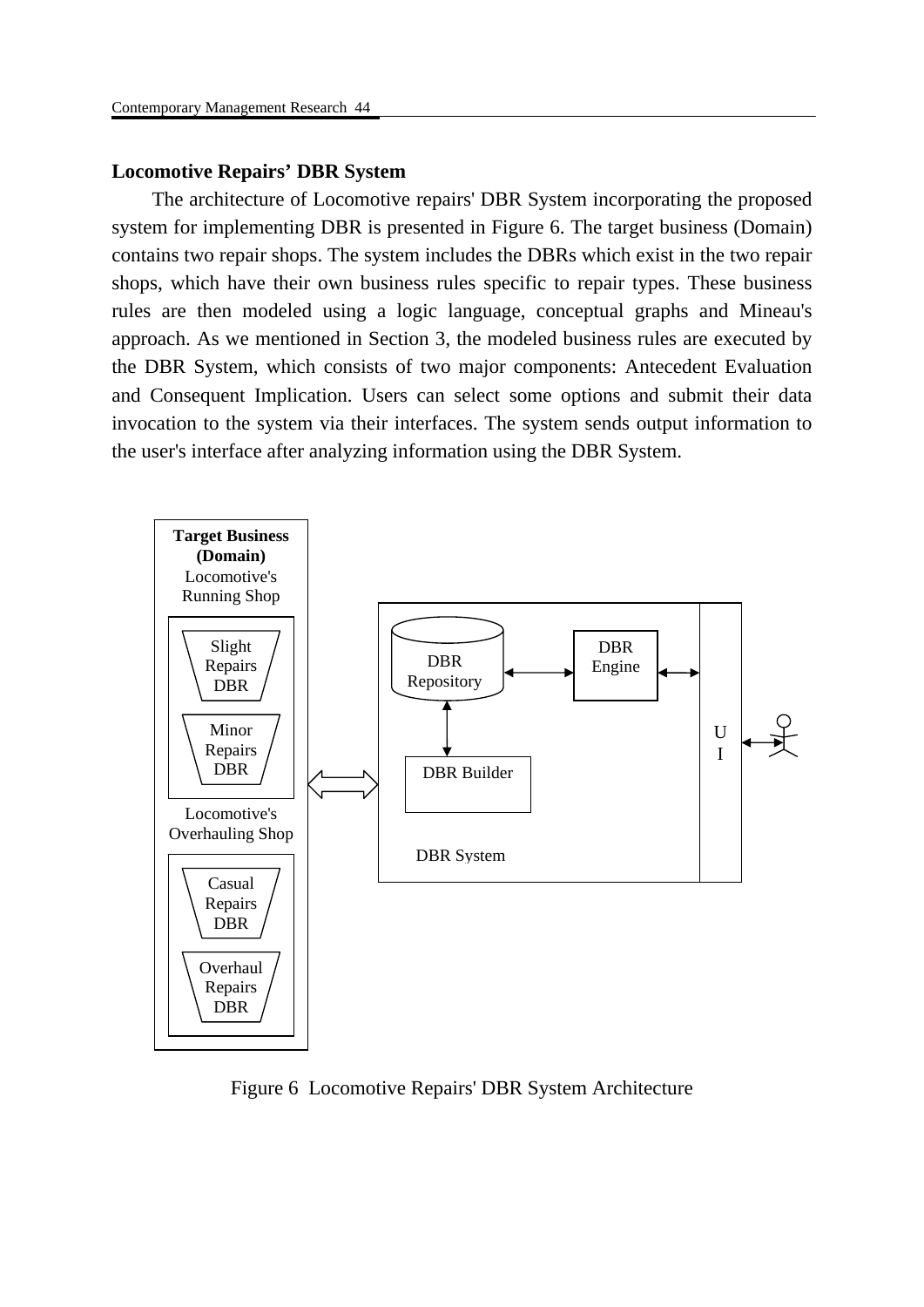After instantiating the parameters, the DBR's parts are defined based on the proposed format. For instance, assume locomotive ALSTOM\_900 has arrived and the defect type is the engine motor. The defect type is related to overhaul repairs. Thus, the locomotive should be sent to the overhauling shop, where its situation is labeled as cold. The *When-Clause, If-Clause* and *Then-Clause* would be represented as the following clause:

*When-Clause:* 

 *[When = [Proposition = [Locomotive: ALSTOM\_900]- -IS-> [LocoSitu: Arrived]]]* 

*If-Clause:* 

 $\boldsymbol{Hf} = \boldsymbol{P}$ **Proposition** = [Locomotive: ALSTOM\_900]  *-IS-> [DefectType: EngineSystem]]]* 

*Then-Clause:* 

 *[Then = [Locomotive: ALSTOM\_900]- -LOC->[Location: Overhauling\_Shop], <-AGNT- [Act: Depart]]* 

 Consequently, the DBR which clarifies the situation of locomotive ALSTOM\_900 in the Prolog+CG environment may be formalized in the following form:

*DBR-Clause:* 

```
 [ [When= [Proposition= [Locomotive: ALSTOM_900]- 
-IS->[LocoSitu: Arrived]]] 
-COND-> [If = [Proposition= [Locomotive: ALSTOM_900]- 
-IS-> [DefectType: EngineSystem]]] 
-PRE-> [Then= [Locomotive: ALSTOM_900]- 
-LOC->[Location: Overhauling_Shop], 
<-AGNT- [Act: Depart]].
```
The underlined terms in the above statements indicate instance names.

As stated in Section 4.1, there are four main DBRs in the case study based on the location, the situation, the repair types and the defect types, and 150 sub-rules are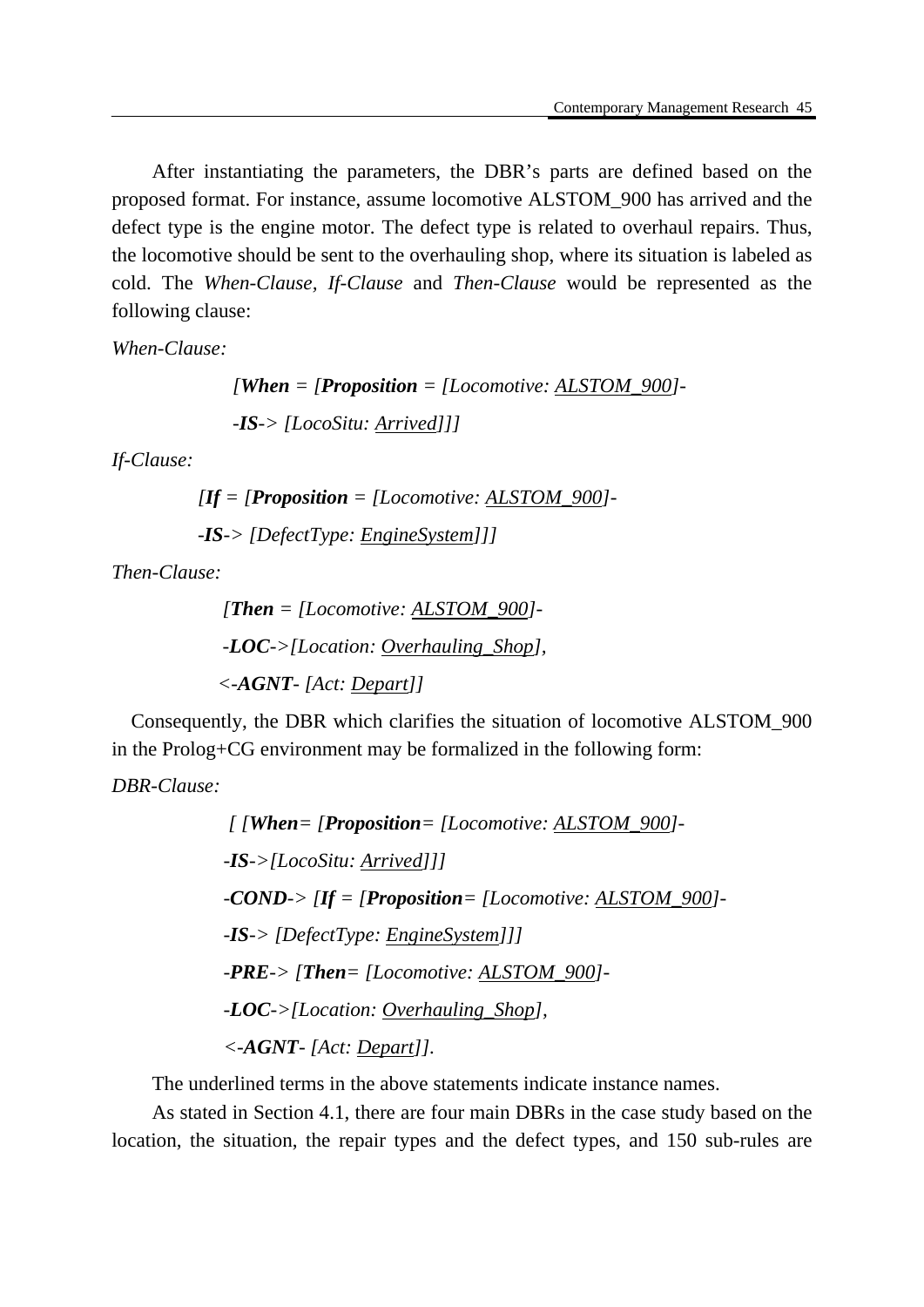specified and defined. In the end, 450 sub-rules are extracted with regard to the locomotive number in the Prolog+CG program. For instance, the following DBRs are related to Locomotive GT26\_901 with an Engine System defect type:

*[[When = [Proposition = [Locomotive: GT26\_901]-IS->[LocaSitu: Arrived]]* 

*-COND->[If = [Proposition = [Locomotive: GT26\_901]-IS->[DefectType: EngineSystem]* 

*]-PRE->[Then= [Act: Depart]-AGNT->[Locomotive: GT26\_901]-LOC->[Location: Overhauling\_Shop]]].*

*[[When = [Proposition = [Locomotive: GT26\_901]-ON->[Situation: Cold]]* 

*-COND->[If = [Proposition = [Locomotive: GT26\_901]-IS->[DefectType : EngineSystem]]-PRE->[Then = [Act: Need]-AGNT->[Locomotive: GT26\_901]- RSLT->[Repairs: Overhaul]]].* 

*[[When = [Proposition = [Locomotive: GT26\_901] -*

 *-ON->[LocaSitu: RepairWait],*

 *-IN->[Location: Overhauling\_Shop]]* 

*-COND->[If = [Proposition = [Act: Select]-AGNT->[Locomotive: GT26\_901]- THME->[Repairs: Overhaul]]* 

*-PRE->[Then= [Act: Perform]-AGNT->[Locomotive: GT26\_901]-RSLT- >[DefectType: EngineSystem]]].* 

The purpose of the case study is to illustrate how existing DBRs are to be handled by the DBR System in a real scenario. In order to demonstrate our proposed approach, these business rules can easily be modeled and formalized using the mentioned format in Section 3. Therefore, the locomotive repairs' DBR System improves the existing system and works through the system's physical process. It allows the system user to recognize the physical system shortcomings with a reliable approach and make proper decisions in solving problems in order to increase the benefits of the existing system.

## **The Usage of Locomotive Repairs' DBR System**

As described in subsection 4.1, repairs begin when the locomotive arrives for repairs. The user selects and enters the information upon the arrival of locomotives using the input information panel based on the locomotive specifications including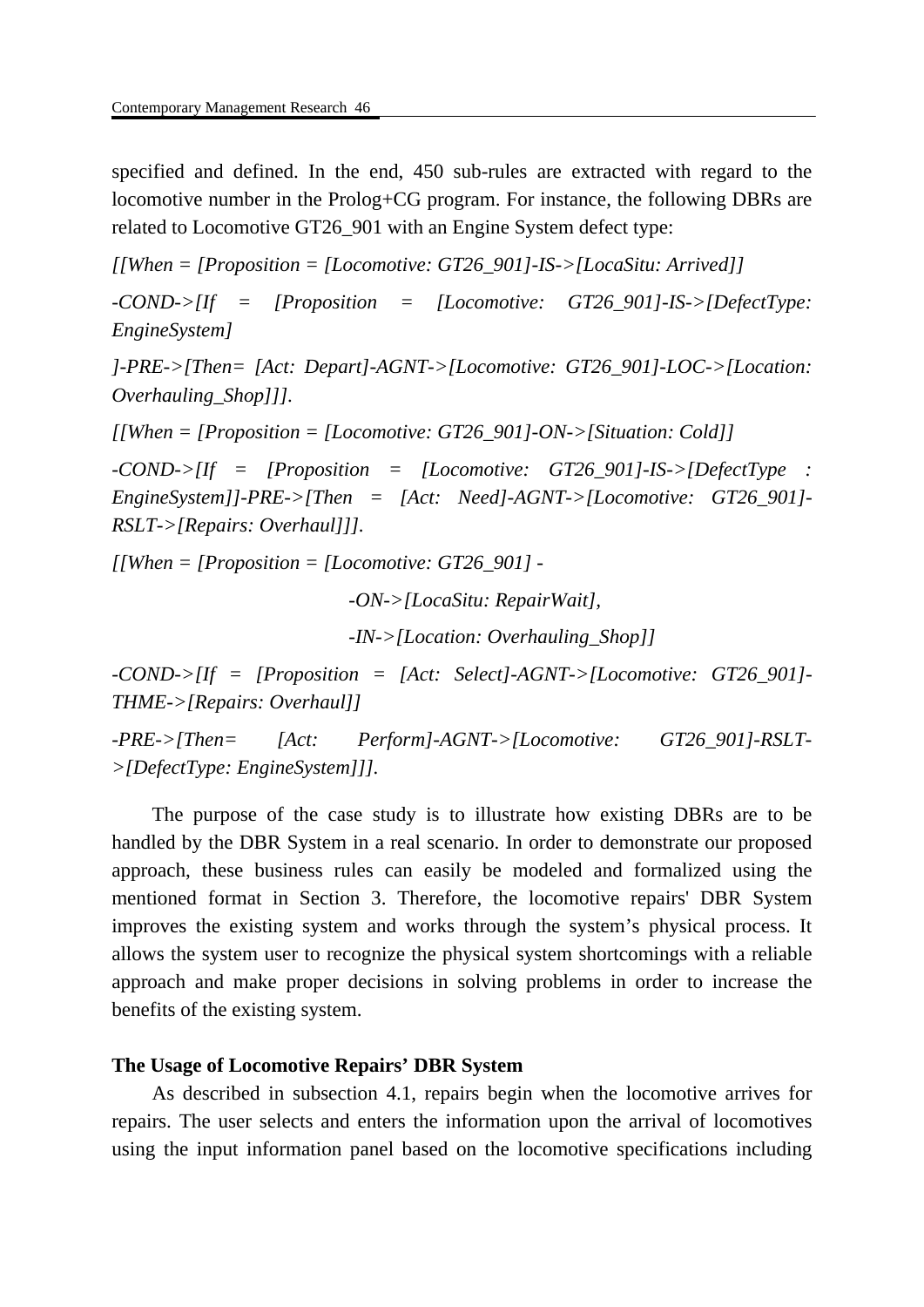locomotive type (GT26, ALSTOM…), locomotive number (900, 901…) and locomotive defects (see Figure 7). The input screen offers lists and slider bars and it actually enables the writing in the Prolog+CG program of new assertions related to the arrival of locomotives. Therefore, this information is added as part of the system's knowledge base into the Prolog+CG file.

After the arrival, the wait for repairs, and the end of the repairs, some new facts are added in the program based on the DBR's Locomotive Repairs business rules. For example, the Prolog+CG program contains the following facts when Locomotive GT26\_901 has arrived at the workshop:

*[Locomotive: GT26\_901]-ON->[Situation: Cold] [Locomotive:GT26\_901]-ON->[LocaSitu:RepairWait] [Locomotive: GT26\_901] -IN->[Location : Overhauling\_Shop]* 

| GT26 | 900         | and i | EngineSystem                                       |
|------|-------------|-------|----------------------------------------------------|
|      | 901         |       | TractionMotor                                      |
|      | 902         |       | <b>TractionMotorSystem</b>                         |
|      | 903         |       | Buggy                                              |
|      | <b>GOLD</b> |       | <b>BungsSandcas</b><br>Defect Types: Engine System |

Figure 7 User Interface of the Locomotive Repairs System

The new locomotives are added to the waiting repairs' list after completing and asserting the entire locomotive information. In fact, this list is the first output of the system and is created using DBR related to the new locomotives. If a locomotive is selected from the list and then repaired, the business rules that specify the repairs of the locomotive are removed and then the locomotive becomes ready to work (Warm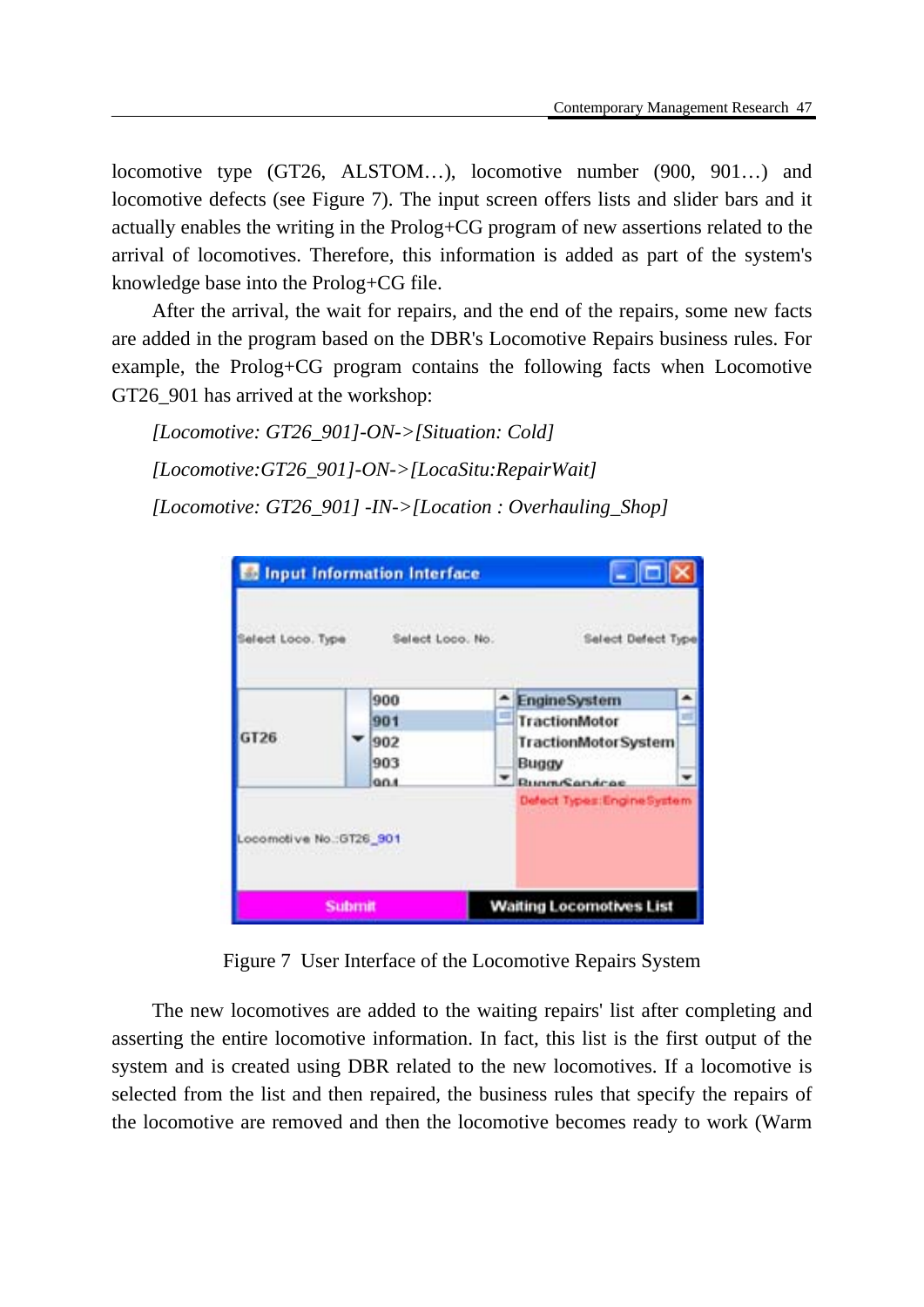situation). The new facts and DBR which are related to a warm locomotive are created in the Prolog+CG program.

After running the logical program and the analysis process in the output phase, correlative analyzed results can be displayed based on the user request. The user can select and request the information which has been explained in the output interface. A results-screen then presents the output list which can be created for any user's request. The results depend on the type of workshop and repairs. The screen also displays information related to locomotives situation and location.

For example, if the user selects the lists of arrived locomotives and overhaul repairs, the request lists would be as displayed in Figure 8. As shown in the figure, the stopped locomotives for the overhaul repairs are GT26 907, GT26 900, HITACHI\_900, GL22\_916, and GT26\_919. Furthermore, the existing information of locomotive ALSTOM\_908 is shown in this figure.



Figure 8 Result-Screen for the Locomotive Repairs System

# **CONCONCLUSION AND FUTURE WORKS**

In order to reflect activities or dynamic behaviors of business processes, this paper has introduced a logical approach for formalizing and implementing Dynamic Business Rules (DBR). We formalized DBRs in BNF format and proposed a DBR System which supports our approach for implementing such business rules. The proposed system has a four-part structure, consisting of a user interface, a DBR engine, a DBR repository, and a DBR builder. In this system, DBR included in a business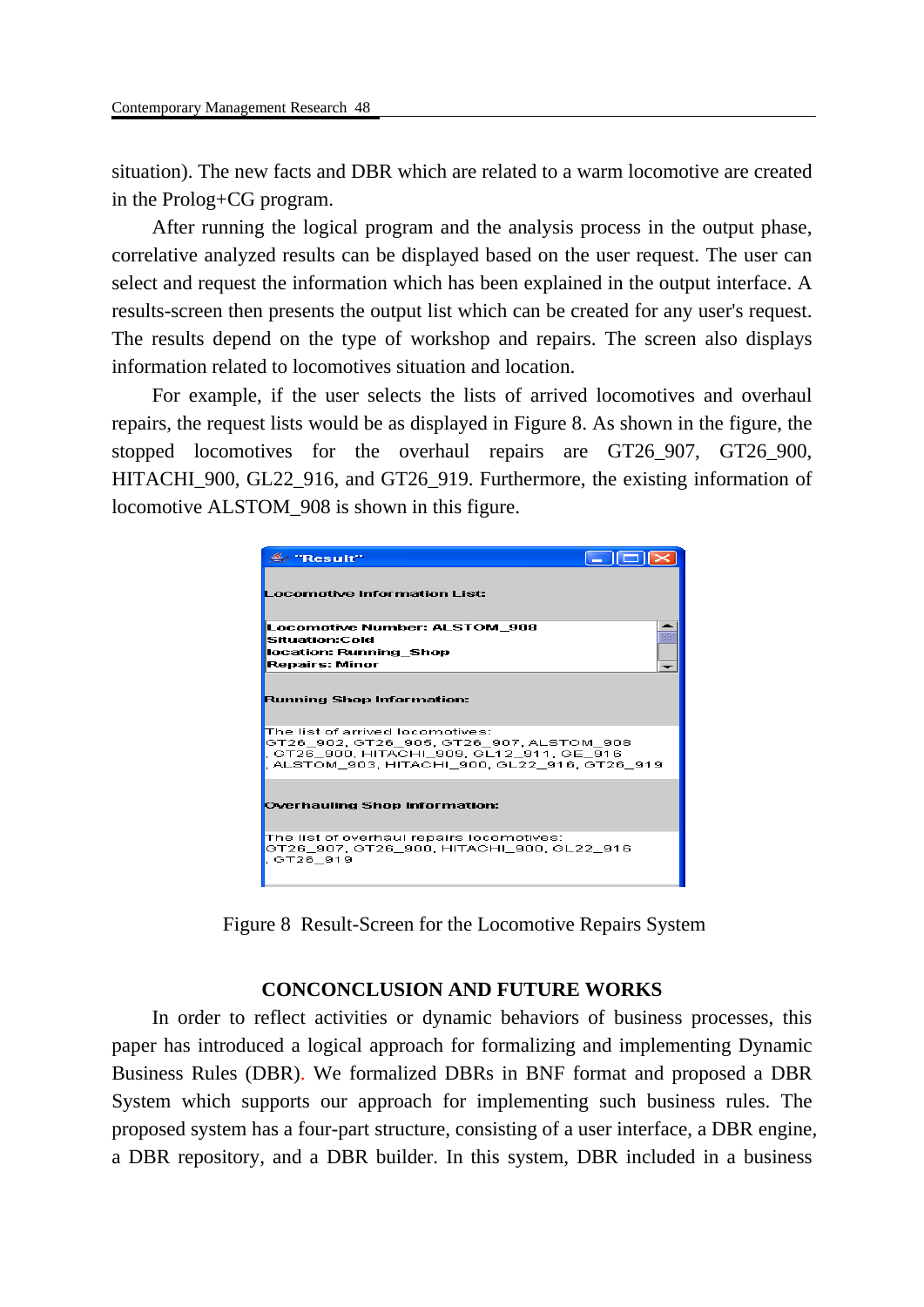domain are represented in CG format, and then are embedded together with data in Prolog+CG program. As a result, the system requires only Prolog+CG language as an inference engine to enforce business rules. As the business rules are represented declaratively in Prolog+CG, the rules can be immediately executed without any complex system implementation.

To illustrate the DBR System, the case study of the Iranian Railway locomotive Maintenance & Repairs organization has been presented. All modeling constructs referenced in the business rules (e.g. entity types and instance types) and the responses linked to user queries were created using the capability of Prolog+CG language. The results of this research show the considerable potential of the proposed logical approach as one possible alternative for the implementation of business rules in business processes.

The proposed approach has a number of limitations which also point out directions for future research. One for instance is the limited scope of the case study. Given the complexity of the issue, we can speculate that some practical upper limit exists in terms of systems size above which the proposed approach becomes inapplicable. Future work is required to explore this question. Another limitation of this research lies in the fact that not all types of business rules could be captured.

In our future work, we will extend and improve our approach in order to model and implement all types of business rules including static, fact and derivation rules. Since we focused on DBR in this paper, other classifications of business rules will be considered and modeled using existing logical approaches. In particular, we will focus on the ambiguous and vague terms and facts used in business rules that may be represented in CG format associated with a logic approach such as fuzzy logic.

#### **REFERENCES**

- Authors (2007) Modeling Dynamic Business Rules using A Dynamic Knowledge Approach. *Industrial Engineering & Management System Journal (IEMS)*, 6 (1), 72-82.
- Becerra, P. (2001). The living transaction. *In Intelligent Enterprise Magazine*, 4(8), 299-311.
- Bell, J., Brooks, D., Goldbloom, E., Sarro, R., & Wood, J. (1990). *Re-engineering case study analysis of business rules and recommendations for treatment of rules in a relational database environment*. US West Information Technologies Group: Bellevue Golden.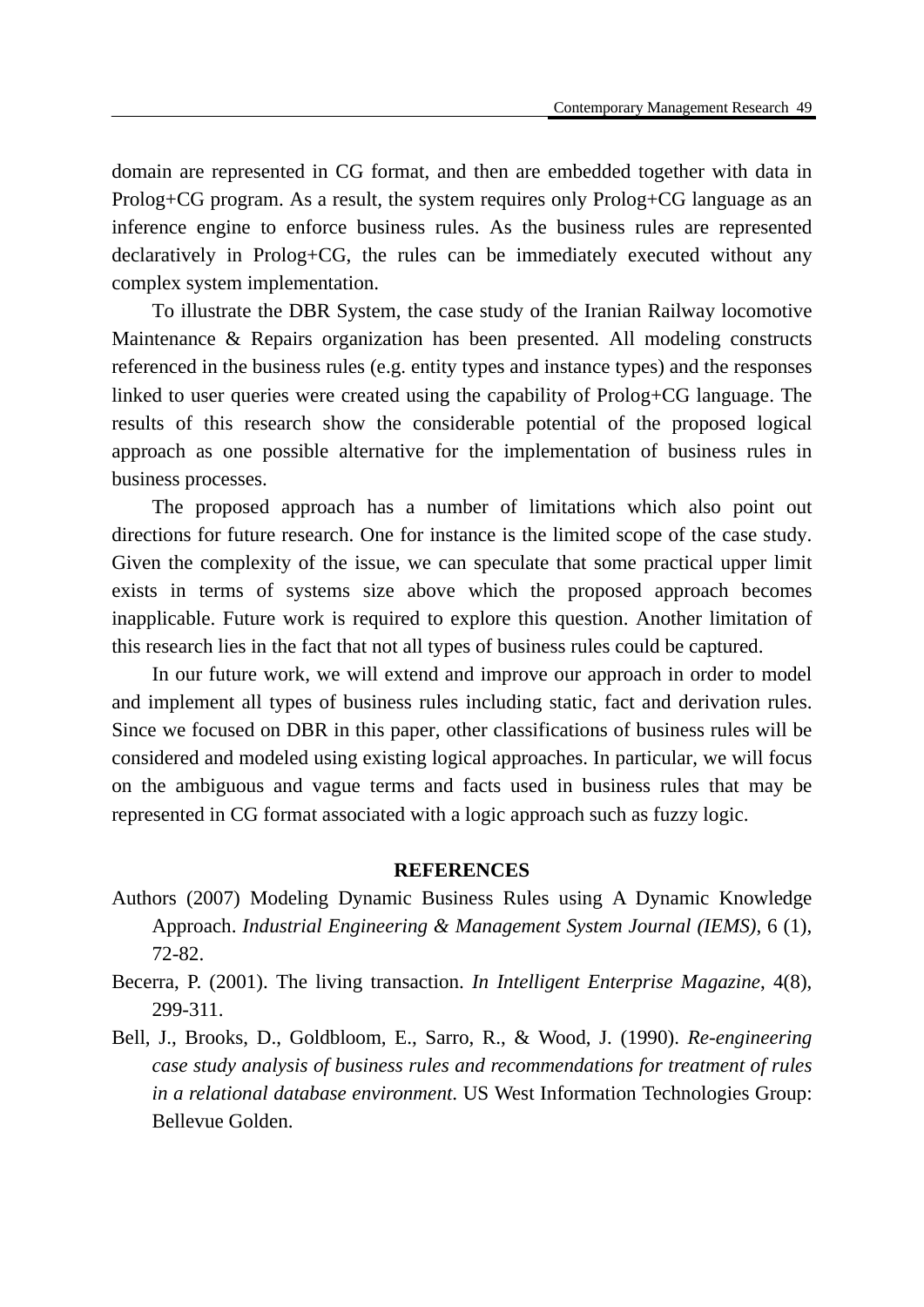- Blaze Advisor. (2007). The Blaze Advisor Business Rules Management System: How it Works. Retrieved April, 2007, from http://www.fairisaac.com/NR/rdonlyres/ C3817720-3C36-4B43-9F65-3300B0B9AA29/0/advisorhow.pdf.
- Bubenko, J. A., Brash, D., & Stirna, J. (1998). EKD user guide. Technical report, Kista, Dept. of Computer and Systems Science. *Royal Institute of Technology (KTH) and Stockholm University, Stockholm, Sweden*, Retrieved February 11, 1998, from ftp://ftp.dsv.su.se/users/js/ekd\_user\_guide.pdf.
- Demuth, B., Hussmann, H., & Loecher, S. (2001). OCL as a specification language for business rules in database applications. *Proceedings of the 4th International Conference on the Unified Modeling Language, Modeling Languages, Concepts, and Tools*, Toronto, Canada, 2185, 104-117.
- Eriksson, H-E & Penker, M. (2000). *Business modeling with UML: Business patterns at work*. New York: OMG Group, Wiley Computer Publishing.
- Faget, J., Marin, M., Megard, P., Owens, V., & Train, L. (2003). *Business processes and business rules: Business agility becoming real*. Workflow Handbook, Lighthouse point, Florida: Future Strategies Inc.
- Friedman-Hill, E. (2000). Jess, the Java expert system shell. SAND98-8206, Version 5.1 Distributed Computing Systems, Sandia National Laboratories, Livermore, CA.. Retrieved April 24, 2000, from http://web.njit.edu/all\_topics/Prog\_Lang\_ Docs/html/jess/
- Gottesdiener, E. (1999). Discovering an organization's knowledge: Facilitating business rules workshops. Williamsburg, Virginia, USA: Annual Meeting of the International Association of Facilitators.
- Hay, D. & Healy, K.A. (2003). *Defining Business Rules, What are they* really?. Business Rules Group. Retrieved March 23, 2003, from http://www.businessrulesgroup.org/firstpaper/br01c01.htm.
- Business Rules Group Hay, D. & Healy, K.A. (2003). *Defining Business Rules, What are they really?* Retrieved March 23, 2003, from http://www.businessrulesgroup.org/firstpaper/br01c01.htm
- Herbst, H. (1996). Business rules in systems analysis: A meta-model and repository system. *Information Systems*, 21(2), 147-166.
- ILog, ILOG RULES. (2006). Retrieved October, 2006, from http://www.ilog.com/products/rules/
- Infrex. (2004). The business rules engine. Technical overview, Retrieved 2004, from http://www.tcs.com/0\_products/infrex/downloads/ Infrex\_Brochure.pdf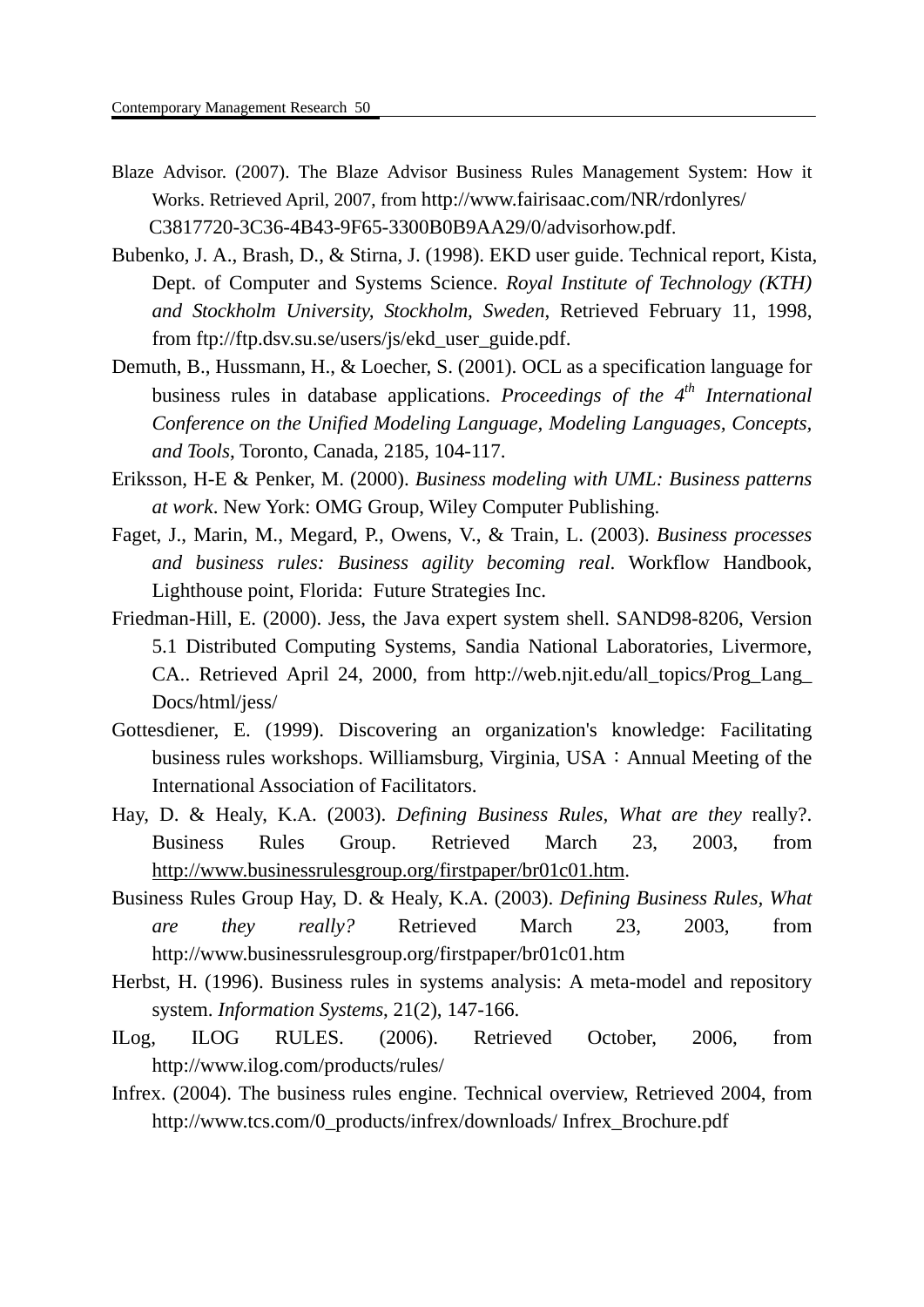- Kabbaj A., Moulin B., Gancet J., Nadeau D., & Rouleau O. (2001). Uses, improvements and extensions of Prolog+CG: Case studies. *Proceedings of ICCS'01*, 346-359.
- Kabbaj, A. (2005). *Prolog+CG: User's manual*, *Version 2*. Retrieved December 21, 2005, from http://www.insea.ac.ma/CGTools/PROLOG+CG.htm.
- Martin, J. & Odell, J. (1998). *Object-oriented methods: A foundation (UML edition)*. Upper Saddle River, NJ: Prentice-Hall.
- Mens, K., Wuyts, R., Bontridder, D., & Grijseels, A. (1998). Tools and environments for business rules. Brussels: *ECOOP98*.
- Mineau, G. (1998). From actors to processes: The representation of dynamic knowledge using conceptual graphs. *Proceedings of the 6th International Conference on Conceptual Structures*, Montpellier, France, LNAI 1453, 65–79.
- Oelmann, A. (1991). Representing a system specification with a temporal dimension in an object-oriented language. *Proceedings of the 3rd International Conference on Conceptual Structures*, Montpellier, France, 498, 540-560.
- Rosca, D., Greenspan, S., Feblowitz, M., & Wild, C. (1997). *A decision support methodology in support of the business rules lifecycle*. Annapolis, MD, USA: Proceeding of the International Symposium on Requirements Engineering (ISRE\_97)*.*
- Ross, R.G. (1997). *The business rules book: Classifying, defining, and modeling rules*. Boston, MA : Database Research Group.
- Ross, R.G. & Lam, G. (1998). *Putting business rules to work: A tutorial and workshop on business rules, business tactics and policies.* Chicago: Business Rule Forum, Technology Transfer Institute.
- Sowa, J.F. (1984). *Conceptual structures: Information processing in mind and machine*. Boston, MA : Addison-Wesley Longman Publishing Co..
- Sowa, J.F. (2000). *Knowledge representation: Logical, philosophical, and computational foundations.* California : Books Cole Publishing Co..
- Taveter., K. & Wagner, G. (2001). Agent-oriented enterprise modeling based on business rules. *Proceeding of 20th International Conference on Conceptual Modeling (ER2001)*, 2224, 527-540.
- Terry, H. (2005). Fact-orientation meets agent-orientation. *Proceeding of 6th International Bi-Conference Workshop (AOIS 2004)*, New York, USA, 97-109.
- Traction Department of Iranian railway. (2006). *GM locomotive manual.* Retrieved April, 2006, from http://keshesh.rai.ir/eng/Site.aspx.